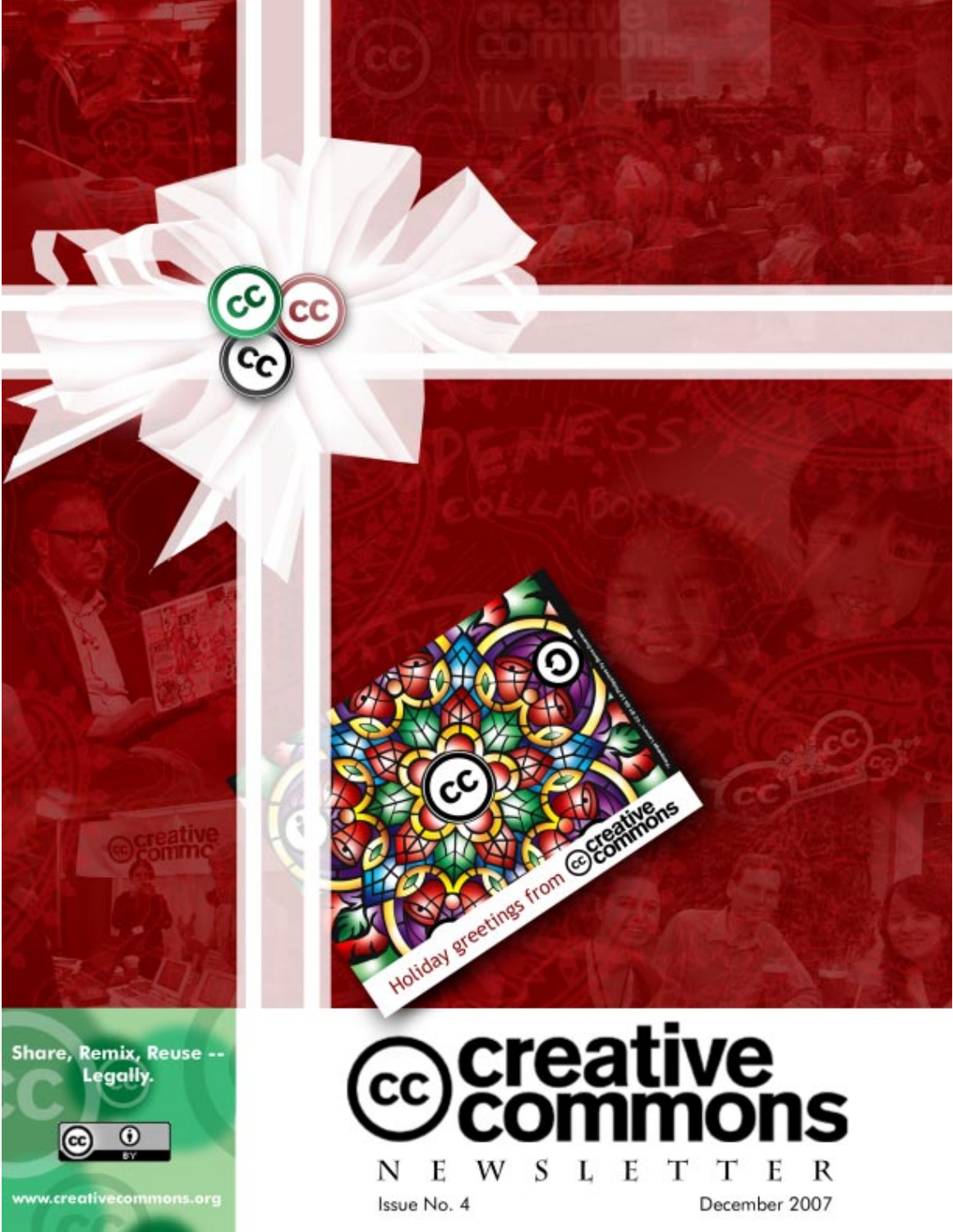

### **MESSAGE**

#### Dear All,

Creative Commons is turning 5 years old. Thanks to the generous sponsorship of Mozilla and Last.fm, we're throwing a big party in San Francisco on December 15. There will be community parties around the world. For more information check out http://wiki.creativecommons.org/Birthday\_Party

While this is a major milestone for us, the stories below exemplify the amazing progress made toward free culture every day. Thank you for your interest, your support, and your involvement - this movement wouldn't be as significant as it is today without you.

If you believe in free culture, and the work that we are doing here at CC to help build the commons, please consider contributing to our annual campaign. Our goal is to raise \$500,000 by December 31st. We're over half-way there, but in order to get all of the way there we need your help:

http://support.creativecommons.org/donate

All the best,

#### Melissa Reeder

Development Coordinator Creative Commons

Right: Ito, Joi. "Melissa Reeder." CC BY 2.0 http://flickr.com/ photos/joi/463728506/



### **CONTENTS**

#### CC NEWS

- 3 Two New Academic Studies of CC -German public broadcaster adopts CC license
- **4** Progress on license interoperability with Wikipedia
- 5 -Wikipedia and Creative Commons next steps -"creative commons" percentage by top level domain
- **6** Help Translate CC Software
- -Making and marking public resources as such
- 7 -CC in Thailand: license draft in public discussion -CC in Thailand: a debut at ComWorld
- 8 Creative Commons Licenses Launch in Greece
- 9 Luxembourg 40th Jurisdiction to Offer Ported Creative Commons Licenses
- 10 -New Zealand Successfully Ports Creative Commons Licenses -Integrated Licensing in OpenOffice.org

SCIENCE COMMONS NEWS

- 11 CC, Open Access, and moral rights
- 12 Nguyen on our Materials Transfer Work -Neurocommons in the news

#### CC IN BUSINESS

- 13 -Indaba Music Adds CC-licensing -CC+ Video
- 14 River Rat Records -Fedora 8 Aids CC-Search in Firefox

We rely on our supporters to continue our work enabling stories like those listed above. Check it out:

#### **DONATE**

http://support.creativecommons.org/donate

#### CC STORE http://support.creativecommons.org/store

- 15 Help develop a course on Creative Business in the Digital Era
- 16 Cory Doctorow on How to Use CC-Licenses -Anepsosis Uses CC for MMMORPG Character Art

#### 2007 ANNUAL CAMPAIGN NEWS

- 16 Red Hat Shares the Love
- 17 Creative Commons is turning 5! -The 50,000 friends challenge
- 18 Let the 2nd annual CC swag photo contest begin!
- 19 CC Launches Widget Campaign -5 Ways to Grow the Commons
- CONGRATULATIONS, SHOUTOUTS, USE CASES AND INTERESTING TID-BITS
- 20 -BloodSpell: first full length machinima feature released

-Taking Stock in of the Creative Commons **Experiment** 

- 21 UK: Open Rights Group @2 -Panda Punk Lab: Inauguration in Chile
- 22 CC China Photo Contest -Peter Gabriel, WITNESS, and The Hub
- 23 -LibriVox Releases 1,000th Public Domain Audio Book
- -Happy Birthday Public Library of Science
- 24 -Thanks and congratulations to Wikimedia Commons -TempoStand: CC Music Platform
- 25 Alex Miroshnichenko and the Santiago Fires

Creative Commons was built with and is sustained by the generous support of organizations including the Center for the Public Domain, the Omidyar Network, The Rockefeller Foundation, The John D. and Catherine T. MacArthur Foundation, and The William and Flora Hewlett Foundation, as well as members of the public.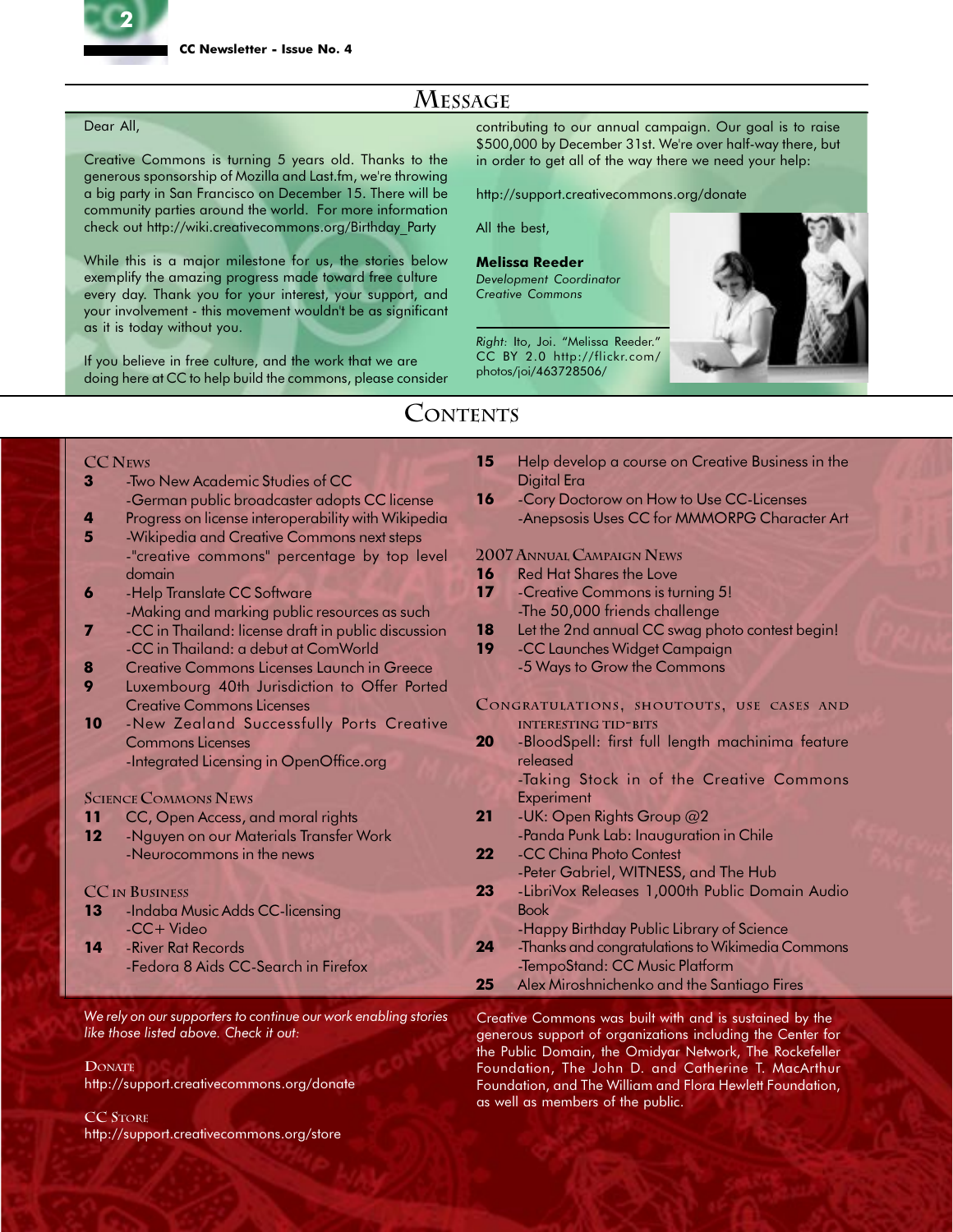## TWO NEW ACADEMIC STUDIES OF  $CC$

#### by Cameron Parkins 16 November 2007 http://creativecommons.org/weblog/entry/7826

In what seems to becoming a trend,<sup>[1]</sup> two new academic papers have been made available online that explore the varying implications of Creative Commons in relation to copyright law and culture at large.

The first paper, The Creative Commons and Copyright Protection in the Digital Era: Uses of Creative Commons Licenses<sup>[2]</sup> by Minjeong Kim, examines CC licensors by using a "mixed-methods approach involving a web-based survey of CC licensors, a content analysis of CC-licensed works, and interviews - the study characterizes CC licensors, the ways that CC licensors produce creative works, the private interests that CC licenses serve, and the public interests that CC licenses serve."

The second paper (forthcoming), License or a Contract, Analyzing the Nature of Creative Commons Licenses<sup>[3]</sup> by Herkko Hietanen, focuses on the functional nature of CC licenses, attempting to understand "how the licenses should be interpreted, enforced and what the potential remedies are that might exist if a licensee fails to comply with the terms of the license".

#### **Endnotes**

- 1 http://creativecommons.org/weblog/entry/7701
- 2 http://jcmc.indiana.edu/vol13/issue1/kim.html
- 3 http://ssrn.com/abstract=1029366



### CC News

## GERMAN PUBLIC BROADCASTER ADOPTS CC LICENSE

### by Michelle Thorne

20 November 2007 http://creativecommons.org/weblog/entry/7838

The Norddeutscher Rundfunk (NDR),[1] a public radio and television broadcaster belonging to Germany's national broadcasting consortium ARD,[2] announced today that they will begin to use CC licenses for some of their programs.

The political comedy show Extra 3<sup>[3]</sup> and critical media magazine Zapp[4] will release segments of their program under a BY-NC-ND license as part of a pilot project lasting for six months.

More information can be found at http://www1.ndr.de/ ratgeber/technik/creativecommonsindex2.html (German) and in NDR's official press release at http://www1.ndr.de/ unternehmen/presse/pressemitteilungen/ pressemeldungndr934.html (German).

Thanks to Meike Richter, CC Project Leads John-Hendrik Weitzmann (Germany) & Paul Keller (Netherlands), and CC Creative Director Eric Steuer for their involvement in this great initiative!

#### **Endnotes**

- 1 http://www.ndr.de/<br>2 http://www.ard.de/
- 2 http://www.ard.de/
- 3 http://www.ndr.de/extra3
- 4 http://www.ndr.de/zapp

Cover: Guerrero, Berne. "Wrapped." CC BY 3.0. Includes images from cambodia4kidsorg **/ Beth Kanter.** "Another Year, Another Creative Commons T-Shirt for Two Photo" CC BY 2.0 http://www.flickr.com/photos/cambodia4kidsorg/2042494522/; null0 / Roland Dobbins. CC BY 2.0 http://www.flickr.com/photos/null0/271915844/; psd / Paul Downey. "Openness and Collaboration" CC BY 2.0 http://www.flickr.com/photos/psd/1805374441/ and "Towers of WS-Babel" CC BY 2.0 http://www.flickr.com/photos/psd/1805565187; tvol/Timothy Vollmer. "Creative Commons & Fedora @ LinuxWorld 2007" CC BY 2.0 http://www.flickr.com/ photos/sixteenmilesofstring/1042922132/ and "Creative Commons & Fedora @ LinuxWorld 2007" CC BY 2.0 http://www.flickr.com/photos/sixteenmilesofstring/1042952050/; calu777/ Carlos Correa Loyola. "Creative Commons Ecuador a cargo de Juan José Puertas" CC BY 2.0 http://www.flickr.com/photos/calu777/2055304056/; and creativecommoner/Creative Commons - SF HQ. "Mike, Michelle, and Patricia" CC BY 2.0 http://www.flickr.com/photos/ creativecommons/1466831407/



This PDF version of the ccNewsletter was remixed by Creative Commons Philippines. The repackaged newsletter is licensed under http:// creativecommons.org/licenses/by/3.0/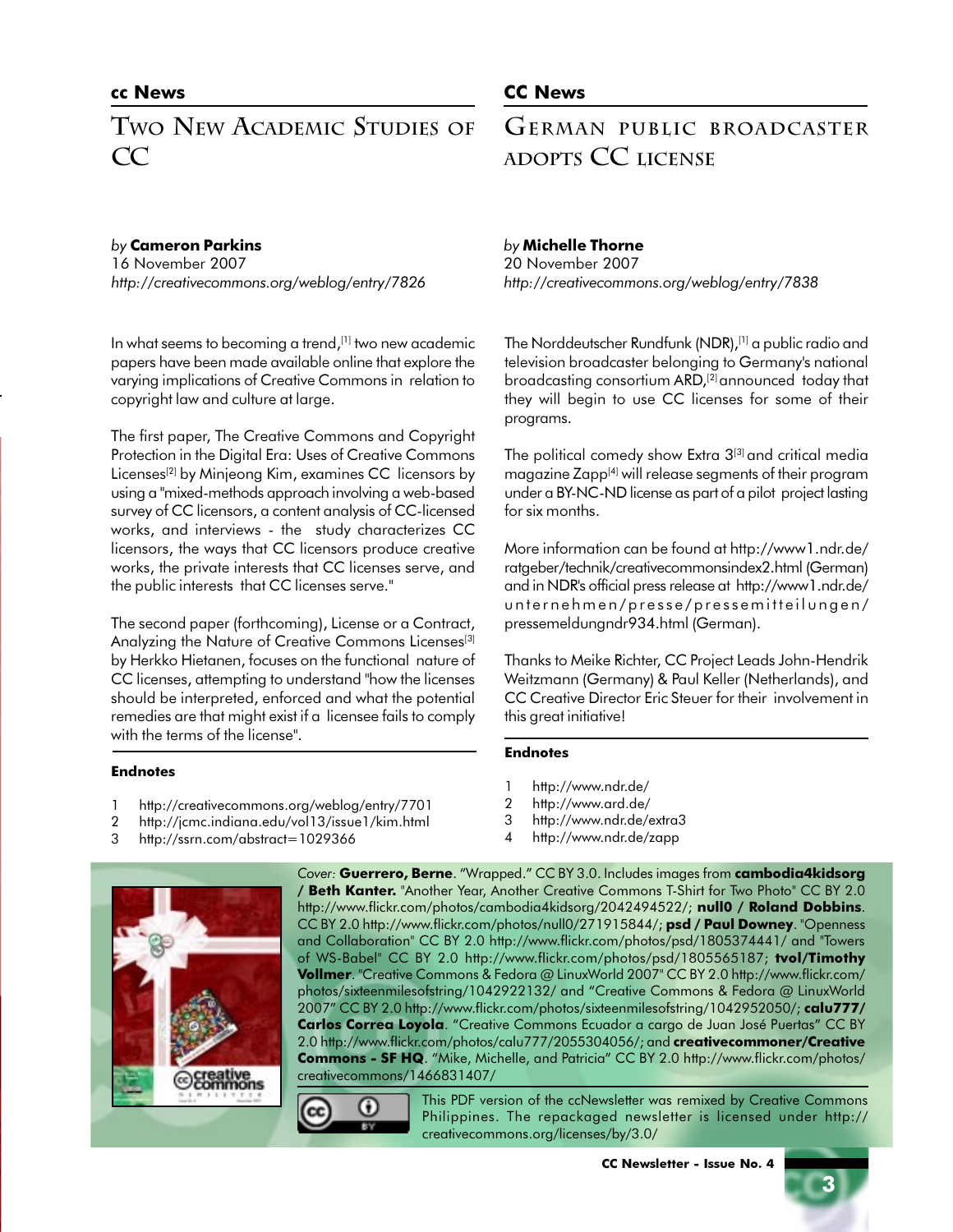

### CC News

## PROGRESS ON LICENSE INTEROPERABILITY WITH WIKIPEDIA

#### by Mike Linksvayer

1 December 2007 http://creativecommons.org/weblog/entry/7876

As announced last night by Jimmy Wales (video), [1] the Wikimedia Foundation board has passed a resolution on licensing:[2]

- The Foundation requests that the GNU Free Documentation License be modified in the fashion proposed by the FSF to allow migration by mass collaborative projects to the Creative Commons CC-BY-SA license;
- Upon the announcement of that relicensing, the Foundation will initiate a process of community discussion and voting before making a final decision on relicensing.

Read the whole resolution at http:// wikimediafoundation.org/wiki/Resolution:License\_update and CC CEO Lawrence Lessig's explanation at http:// lessig.org/blog/2007/12/ some important news from wikip.html.

This is an extremely important step toward a world in which the free content world is not fractured by license incompatibility and thus is stronger.<sup>[3]</sup>

A previous post on license interoperability, entitled "Newsweek suggests "Open Access for Dummies" by Mike Linksvayer, written on 20 November 2007,[4] provides:

Credit Where Credit is Due,<sup>[5]</sup> an article in Newsweek, about use of text from Wikipedia by major publishers without compliance with Wikipedia's license, includes quotes from CC CEO Lawrence Lessig on license interoperability:

The Free Software Foundation, which maintains Wikipedia's GNU license, is teaming up with a popular rival licensing movement called Creative Commons to create an interoperable open source standard. "This has been my secret obsession and work for the last four years," says Lawrence Lessig, a Creative Commons founder and Stanford University law professor. "Make the legal issues totally invisible to the average user who is trying to use free culture in a way that is responsible and trustable." By making the two licenses interoperable, for example, users will be able to integrate text, photographs and music samples from Wikipedia with Creative Commons-licensed content on Flickr or jamendo. Posting, reprinting, sharing and otherwise licensing such material would simply require attribution (and not the actual clunky text of the license).

The article's closes with an excellent suggestion:

It's enough to suggest that, for penance, Wiley ought to commission "Open Access for Dummies. -- Published under a Creative Commons license, naturally.

Read the whole article at http://www.newsweek.com/id/ 71360/output/print and previous writing of Lessig on interoperability at http://creativecommons.org/weblog/ entry/5709 and details of compatibility structures introduced in CC BY-SA 3.0 at http:// wiki.creativecommons.org/Version  $3#BY-$ SA .E2.80.94\_Compatibility\_Structure\_Introduced.

- 1 http://blog.jamendo.com/index.php/2007/12/01/ breaking-news-wikipedia-switches-to-creative-commons/
- 2 http://wikimediafoundation.org/wiki/ Resolution:License\_update
- 3 http://en.wikipedia.org/wiki/Network\_effect
- 4 http://creativecommons.org/weblog/entry/7840
- 5 http://www.newsweek.com/id/71360/output/print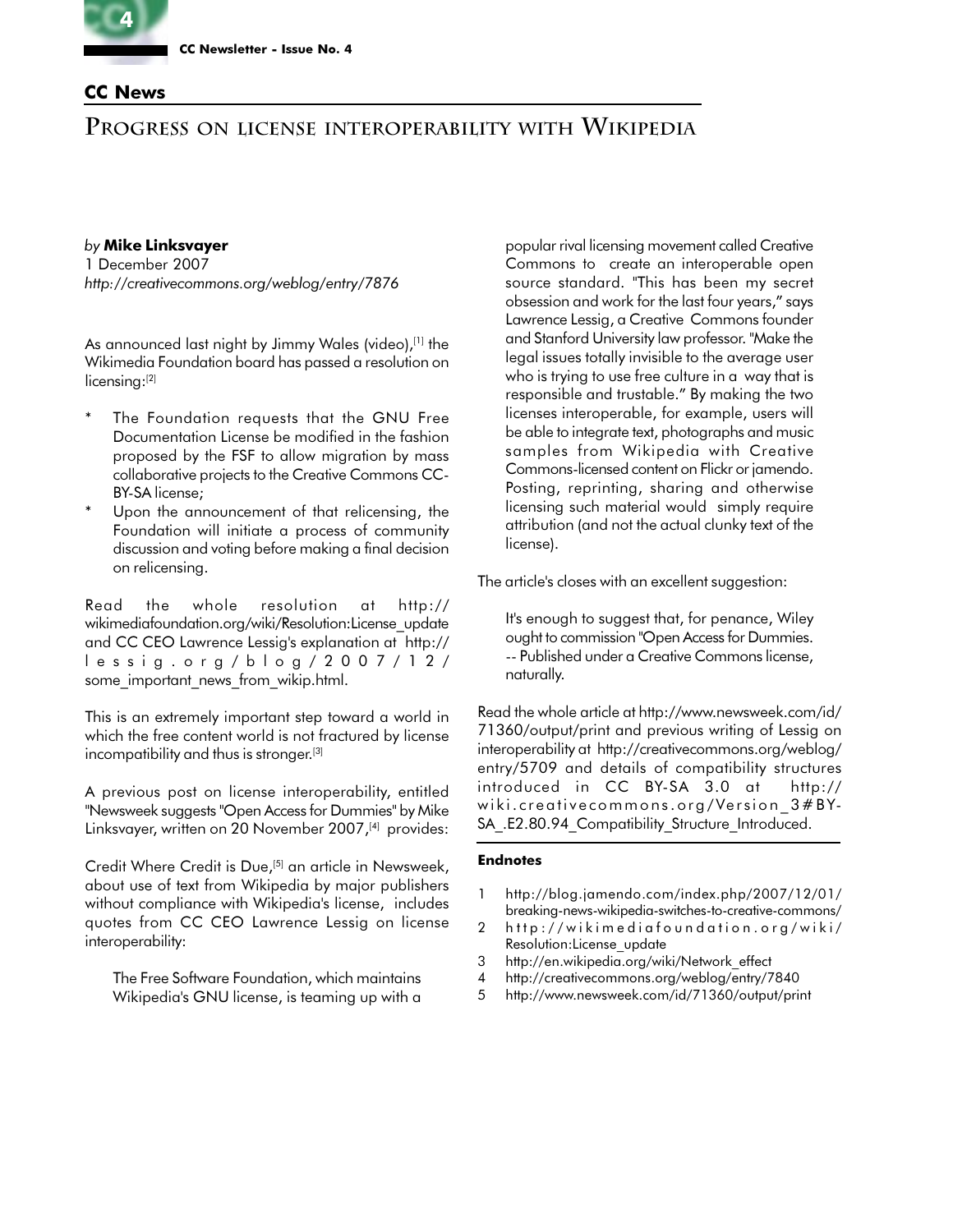## WIKIPEDIA AND CREATIVE COMMONS NEXT STEPS

by Lawrence Lessig 6 December 2007 http://creativecommons.org/weblog/entry/7888

Last week the Wikimedia Foundation board took an important step<sup>[1]</sup> toward giving Wikipedia the right to choose to migrate to a Creative Commons Attribution-ShareAlike license. Credit goes to the Wikimedia Foundation and Free Software Foundation for having the wisdom and foresight to enable this progress. However, the real work has just begun. As Wikipedia founder Jimmy Wales put it:[2]

Now, community, we have a lot to talk about. :)

For Creative Commons, this means continuing<sup>[3]</sup> a discussion concerning how the CC Attribution-ShareAlike license can be improved so as to not only be the best available license for a massively collaborative content project, but the best such license feasible.

To start with, Wikimedia board member Erik Möller has posted<sup>[4]</sup> a list of issues that we want to address  $-$ - with input from across the CC community.

One of these issues holds particular interest: Should the ShareAlike requirement be more precisely defined for "embedded" media, and if so, how? For example, if an image licensed under Attribution-ShareAlike is used to illustrate an article, must the article be similarly licensed? This has previously been discussed<sup>[5]</sup> on the cc-licenses list, and we welcome the opportunity to drive that discussion to a happy conclusion.

Tentatively the eventual outcome of these discussions will be a new version of the CC licenses. We'll say version 3.5 for now -- a significant improvement, but still within the framework of version  $3.0^{6}$  and folding in the work done so far on proposed version 3.01,[7] thanks again to the Wikipedia community.

The primary venue for this discussion focused on improving CC licenses is the cc-licenses<sup>[8]</sup> list. We encourage you to subscribe and participate. Of course

Wikipedia and Creative Commons > 25

### CC News

## "CREATIVE COMMONS" PERCENTAGE BY TOP LEVEL DOMAIN

### by Mike Linksvayer

15 November 2007 http://creativecommons.org/weblog/entry/7741

At the CC Greece<sup>[1]</sup> launch Diomidis Spinellis presented a very interesting (but crude, with many caveats) look at CC adoption worldwide:[2]

To compile the metrics I used the Internet Systems Consortium[3] July 2007 list of top-level domain names by host count distribution.[4] From that I selected the 71 domains with more than 100,000 hosts. I then run a Google search for all pages in each domain (for instance .edu)[5] and a search for the pages in that domain containing the string "creative commons". The results, ordered by the percentage of pages containing the consecutive words "creative commons", (most of which are presumably licensed by a corresponding license) are striking.

Go check out the entire list,<sup>[6]</sup> but a few tidbits:

- Yugoslavia (.yu) has the highest percentage of pages containing the string "creative commons", an amazing 16.56%. There is no CC Yugloslavia, though CC Serbia is an upcoming jurisdiction.<sup>[7]</sup>
- Greece (which only got jurisdiction licenses on Saturday)<sup>[8]</sup> is at  $#11$ .
- Luxembourg, which gets jurisdiction licenses today,<sup>[9]</sup> follows at #12.
- Of course "unported" licenses are available for use anywhere, and apparently are being used heavily in places without jurisdiction licenses. The next ranking top level domain without corresponding launched CC jurisdiction ported licenses is Morocco, at #15. CC Morocco, [10] anyone?
- Spain (at #5) and Latin American domains rank high, corresponding nicely with Giorgos Cheliotis' research,[11] which found (using completely different methods, and looking only at jurisdiction ported licenses) that Spainish licenses stand out in terms of CC adoption.

"Creative Commons" Percentages > 25



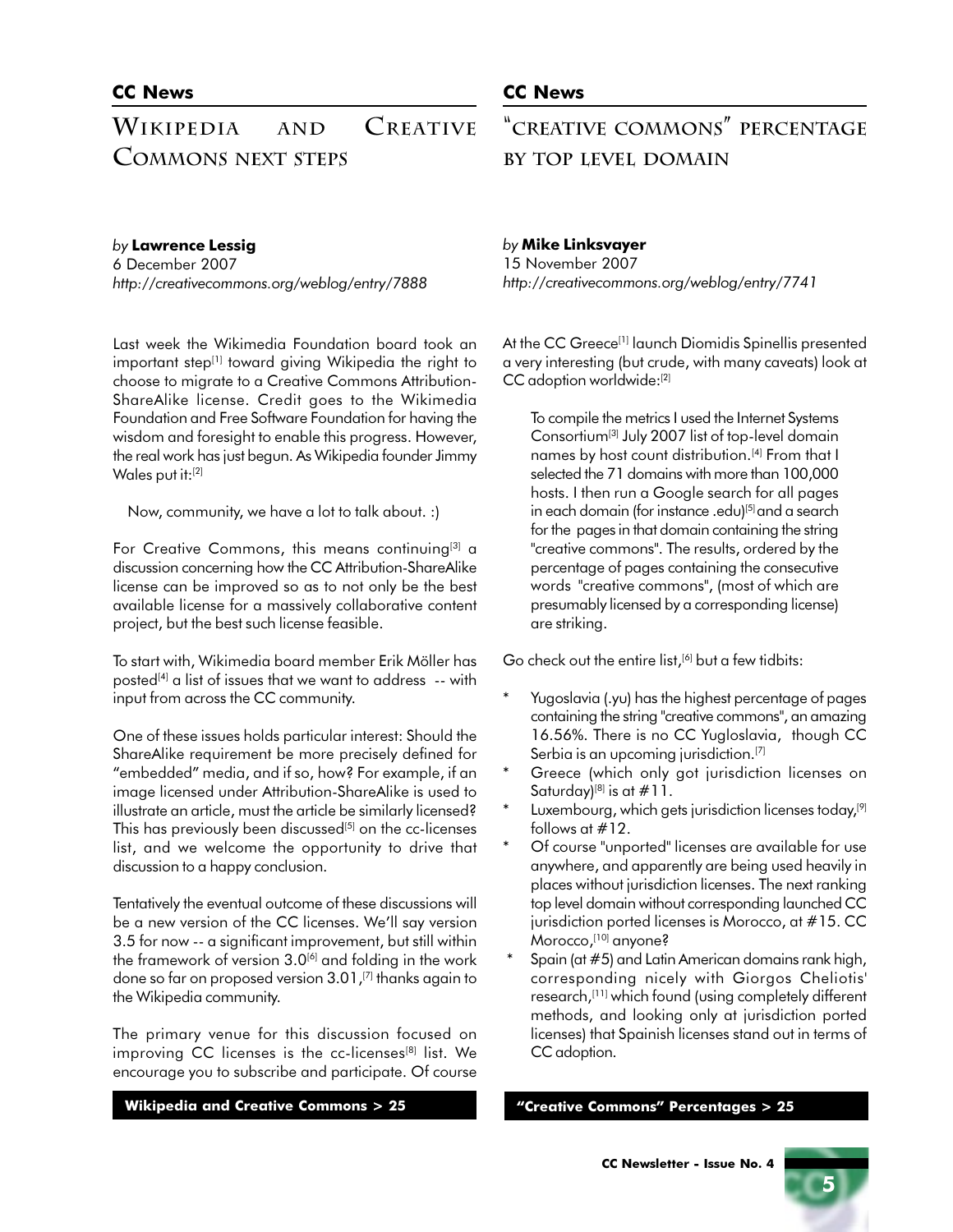

## CC News

## HELP TRANSLATE CC SOFTWARE

by Nathan Yergler 28 November 2007 http://creativecommons.org/weblog/entry/7863

As one of the staff members who helps answer general inquiries, I see quite a few messages that go something like, "Hey, I want to translate the license engine and deeds into my language! How do I do that?" Up until recently, we haven't had a very good answer. Translations were handled by our international affiliates, who are already plenty busy porting the licenses to their respective jurisdictions. Unfortunately, the software we were using didn't have a very strong community component -- you were either a trusted translator or nothing at all.

Today we're able to ask you to help the affiliates by suggesting translations. With some greatly appreciated assistance from the folks at translate.org.za we've moved our translation infrastructure to Pootle.[1]

translate.creativecommons.org is now the home for all our internationalization efforts. See a language you can help with? See a missing translation or something not quite right? Create an account<sup>[2]</sup> and suggest the correction. Pootle also provides a clear overview of the translation status<sup>[3]</sup> for the site (hint: no language is 100% translated). So jump in, help CC communicate in your language!

#### **Endnotes**

- 1 http://translate.sourceforge.net/wiki/pootle/index
- 2 http://translate.creativecommons.org/register.html
- 3 http://translate.creativecommons.org/projects/cc\_org/

#### cc News

## MAKING AND MARKING PUBLIC RESOURCES AS SUCH

### by Mike Linksvayer

26 November 2007 http://creativecommons.org/weblog/entry/7828

Works by the U.S. government are in the public domain,[1] but not necessarily accessible to the public. Carl Malamud's public.resource.org has heroically worked to rectify this, and recently announced<sup>[2]</sup> that 1.8 million pages of federal case law, including all Courts of Appeals decisions from 1950 to the present and all Supreme Court decisions since 1754 would be made available next year:

"The U.S. judiciary has allowed their entire work product to be locked up behind a cash register," said Carl Malamud, CEO of Public.Resource.Org. "Law is the operating system of our society and today's agreement means anybody can read the source for a substantial amount of case law that was previously unavailable."

The cases will be marked with a new Creative Commons<sup>[3]</sup> mark--CC0--that signals that there are no copyrights or other related rights attached to the content.

CC since its inception has provided a public domain dedication or certification deed<sup>[4]</sup> and metadata. CC0 will extend this functionality, taking into account what we have learned over the past five years.<sup>[5]</sup> This will be a big project, watch for further news!

- 1 http://en.wikipedia.org/wiki/ Copyright\_status\_of\_work\_by\_the\_U.S.\_government
- 2 http://public.resource.org/ case\_law\_announcement.html
- 3 http://www.creativecommons.org/
- 4 http://creativecommons.org/licenses/publicdomain/
- 5 http://creativecommons.org/weblog/entry/7693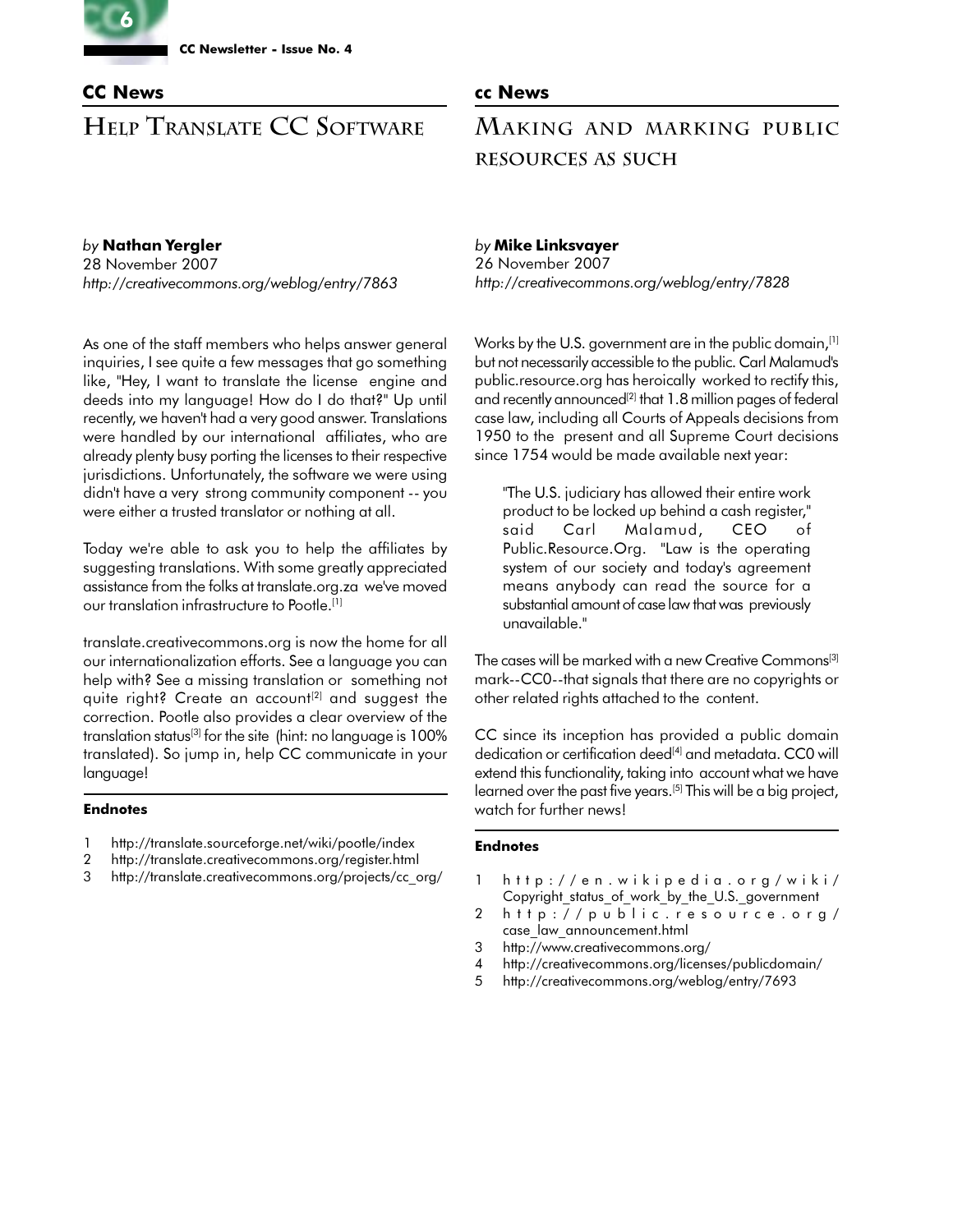## CC IN THAILAND: LICENSE DRAFT IN PUBLIC DISCUSSION

#### by Michelle Thorne 26 November 2007 http://creativecommons.org/weblog/entry/7854

We are pleased to announce that the CC project in Thailand has entered the public discussion for their localized license draft.<sup>[1]</sup> At this time, we would like to invite members of the community to join the Thai team in discussing and reviewing their license draft, which includes a re-translation of the license into English and an English explanation of substantial legal changes.

For their progress thusfar, we would like to congratulate the CC Team in Thailand, lead by Phichai Phuechmongkol<sup>[2]</sup> and Worasete Phueksakon<sup>[3]</sup> of Dharmniti Law Office (DLO); Sunit Shrestha from TRN Institute;[4] and Arthit Suriyawongkul, Sirindhorn International Institute of Technology,<sup>[5]</sup> Thammasat University.

We look forward to a lively discussion!

#### **Endnotes**

- 1 http://creativecommons.org/international/th/
- 2 http://thailandlawoffice.com/attorneys?q=node/21
- 3 http://thailandlawoffice.com/attorneys?q=node/23
- 4 http://www.trnlab.org/<br>5 http://www.siit.tu.ac.th
- http://www.siit.tu.ac.th/

## CC IN THAILAND: <sup>A</sup> DEBUT AT **COMWORLD**

### by Michelle Thorne

1 October 2007 http://creativecommons.org/weblog/entry/7690

Visitors to one of Thailand's largest digital trade fairs, the Comworld Exhibition,[1] were greeted this year by the CC Team in Thailand. The dedicated Thai team members erected a booth $[2]$  in the Web 2.0 area and spent September 27-30 informing the public about the CC project. The hard working volunteers handed out leaflets with translated material,<sup>[3]</sup> dubbed videos,<sup>[4]</sup> and answered questions<sup>[5]</sup> about Creative Commons.

The CC Booth in the Siam Paragon<sup>[6]</sup> was joined by Fuse.in.th<sup>[7]</sup>, a local upload portal for creative works and was supported by CC team members from Dharmniti Law Office,<sup>[8]</sup> Thai Rural Net,<sup>[9]</sup> Sirindhorn International Institute of Technology,[10] and other organizations.

Stay tuned to creativecommons.org/international<sup>[11]</sup> for the upcoming public discussion about the first draft of the Thai CC licenses.

- 1 http://www.comworldthailand.com/
- 2 http://learners.in.th/blog/undergroundhorizon/79887
- 3 http://youfest.in.th/CC\_Thailand/ Things to Think About
- 4 http://www.dotsub.com/films/wannawork\_1/ index.php?autostart=true&language\_setting=th\_768
- 5 http://youfest.in.th/CC\_Thailand/FAQ
- 6 http://www.siamparagon.co.th/v3/index.html
- 7 http://fuse.in.th/
- 8 http://www.thailandlawoffice.com/
- 9 http://www.trnlab.org/
- 10 http://www.siit.tu.ac.th/home\_en.php
- 11 http://creativecommons.org/international

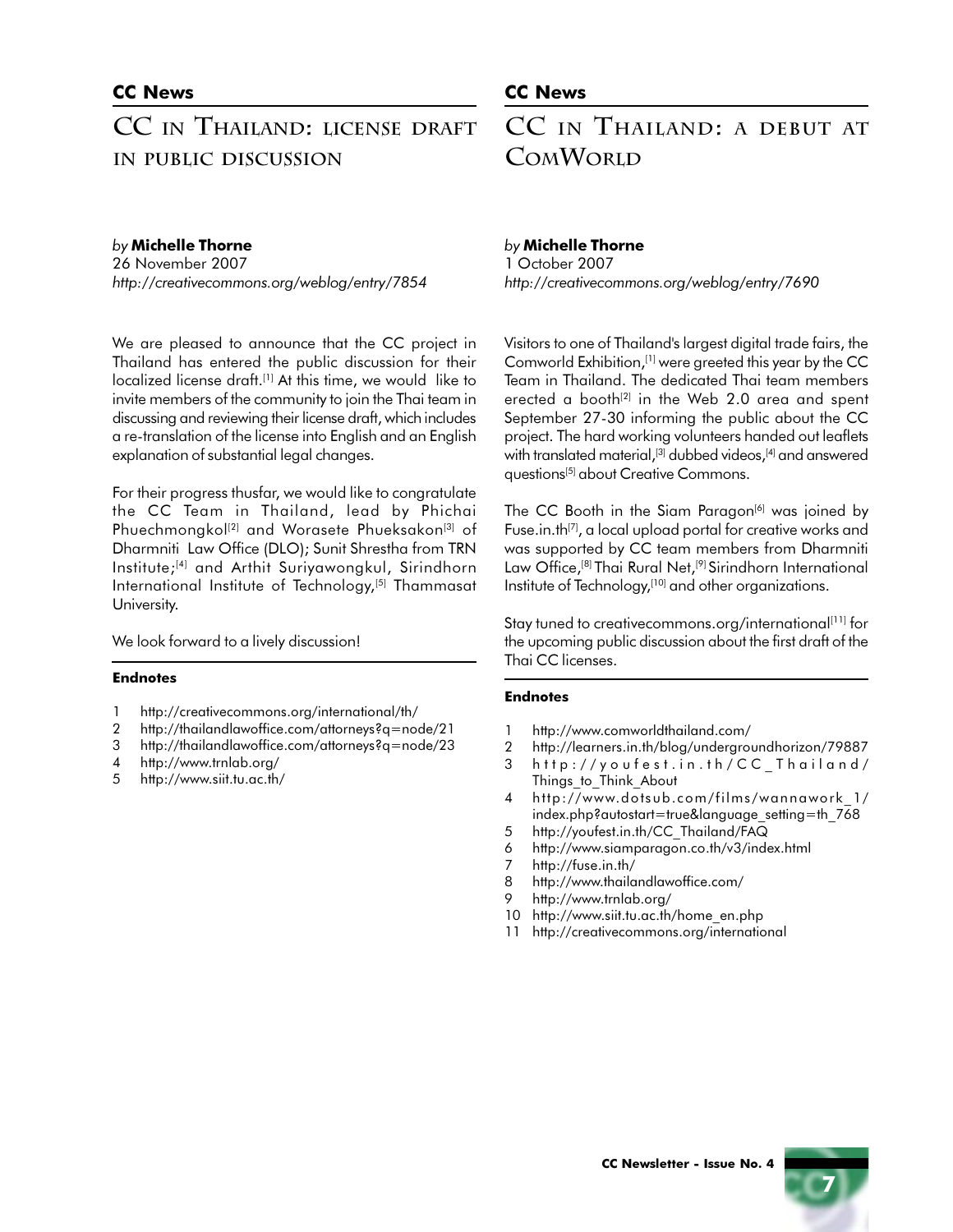

### cc News

# CREATIVE COMMONS LICENSES LAUNCH IN GREECE

### by Michelle Thorne

12 October 2007 http://creativecommons.org/weblog/entry/7721 http://creativecommons.org/press-releases/entry/7720

We are proud to announce the successful localization of the Creative Commons licenses in Greece. The porting of the licenses to Greek law was headed by Legal Project Leads Marinos Papadopoulos and Prodromos Tsiavos, with support from Public Project Lead Theodoros Karounos.

The launch will be celebrated on Saturday, October 13, at the Ceremonies Hall in the University of Athens, with a keynote address from Prof. Lawrence Lessig.

Event on Yahoo! Upcoming [1]



University of Athens, photo by yuankuei (http://flickr.com/photos/<br>please/) licensed under CC BY-NC-ND. (http:// please/) licensed under CC BY-NC-ND. creativecommons.org/licenses/by-nc-nd/2.0/)

October 13, 2007 -- San Francisco, CA, USA and Berlin, **Germany** 

Creative Commons, a nonprofit organization dedicated to building a body of creative work that is free and legal to share and build upon, unveiled today a localized version of its innovative licensing system in Greece.

With the Creative Commons' project in Greece joining the effort, Creative Commons licenses are now being offered in localized versions in a total of 39 countries around the world.

Staff at Creative Commons' offices in San Francisco and Berlin worked with project leads Marinos Papadopoulos, Theodoros Karounos, and Prodromos Tsiavos to adapt the standardized copyright licenses to Greek law.

Today the Greek version of Creative Commons will be launched in Athens, at an event in the Ceremonies Hall at the University of Athens. Lawrence Lessig, founder and CEO of Creative Commons, will give the keynote address at the ceremony, which will be hosted by Greek Research and Technology Network (GRNET).

"The real value of the Creative Commons licenses," says Marinos Papadopoulos, "comes in clarifying what is useful to both creators and users of intellectual property, while also providing them with the tools to share creations in a mutually acceptable legal environment. By helping both creators and users determine the value of intellectual property sharing, Creative Commons in Greece is helping an explosive growth in creativity."

### About GRNET

The Greek Research and Technology Network (GRNET) supports the research and development of Information and Communication Technologies (ICT) within Greece and internationally, through the provision of its highcapacity networking and grid computing infrastructure, the strengthening of e-Learning & e-Business practices, as well as the participation in international research and education efforts. GRNET operates under the auspices of the Ministry of Development and is supervised by the General Secretariat for Research and Development.

#### **Endnotes**

1 http://upcoming.yahoo.com/event/288355/

focalpointx. "Creative Commons launch in Greece" CC BY-SA 2.0 http://www.flickr.com/photos/7634692@N03/1688036668/

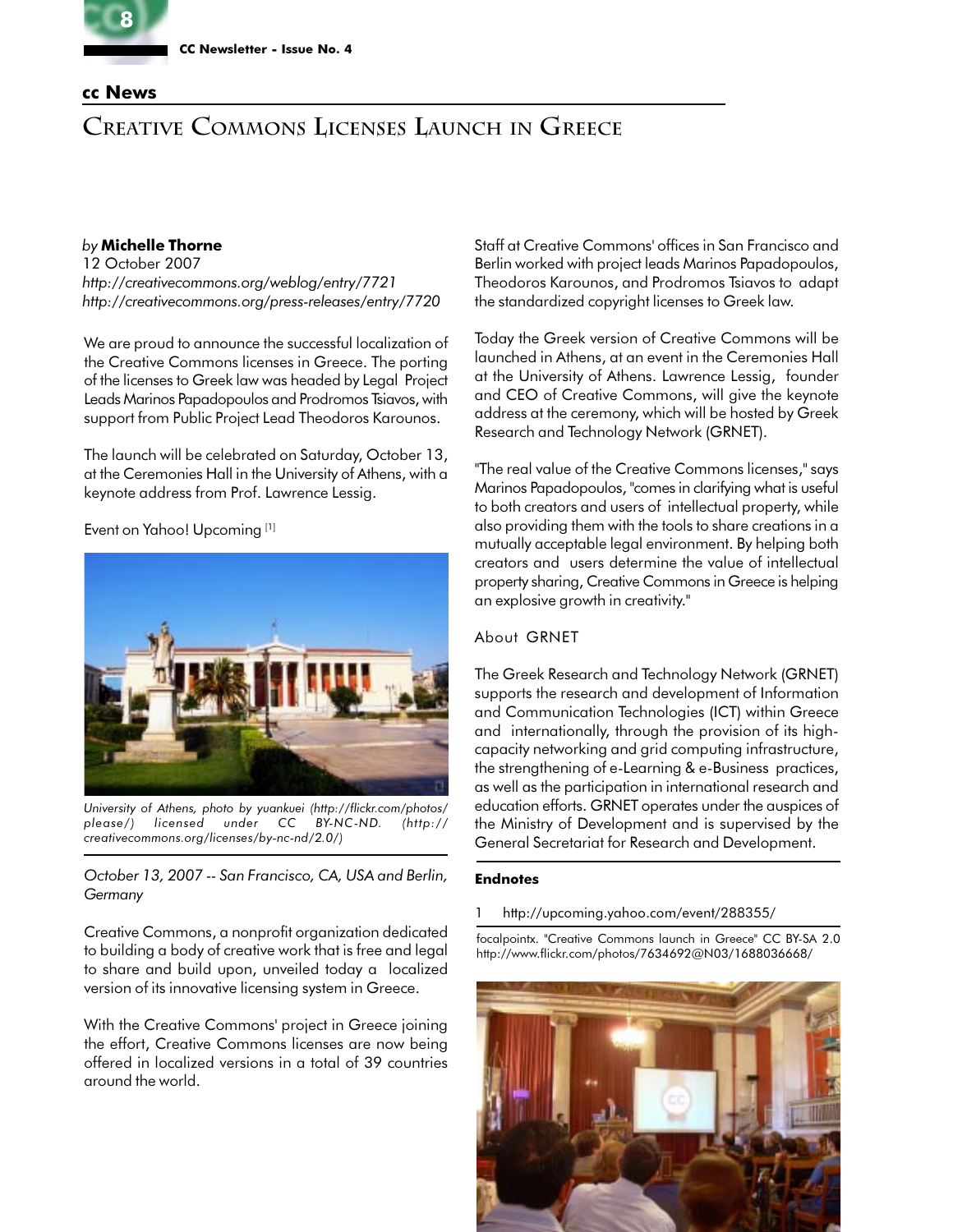## LUXEMBOURG 40TH JURISDICTION TO OFFER PORTED CREATIVE COMMONS LICENSES

#### by Michelle Thorne

14 October 2007 http://creativecommons.org/weblog/entry/7737 http://creativecommons.org/press-releases/entry/7736



Luxembourg City, photo by nanand81 (http://www.flickr.com/photos/ nanand/) licensed under CC BY-NC-SA. (http:// creativecommons.org/licenses/by-nc-sa/2.0/)

The launch of the Creative Commons licensing suite in Luxembourg marks the 40th jurisdiction worldwide to offer Creative Commons licenses adapted to national law.

An event<sup>[1]</sup> to commemorate the launch will be held on October 15th at the Public Research Center Henri Tudor<sup>[2]</sup> (CRP) in Luxembourg, featuring speeches by John Buckman,<sup>[3]</sup> founder and CEO of Magnatune.com<sup>[4]</sup> and Board Member of Creative Commons; Paul Keller,<sup>[5]</sup> Project Lead for Creative Commons Netherlands;<sup>[6]</sup> Laurent Kratz,[7] founder Luxembourg's Jamendo,[8] one of the largest music portals offering Creative Commonslicensed works; and Lionel Maurel, scientific coordinator from the National Library of France.<sup>[9]</sup>

Event on Yahoo! Upcoming<sup>[10]</sup>

October 15, 2007 -- San Francisco, CA, USA and Luxembourg, Luxembourg

The launch of the Creative Commons licensing suite today in Luxembourg marks the 40th jurisdiction worldwide to offer Creative Commons licenses adapted to national law. Creative Commons worked in collaboration with Luxcommons ASBL, a local non-profit for researching and developing Open Content headed by Patrick Peiffer, to linguistically and legally port the licenses to Luxembourgish law.

An event to commemorate the launch will be held today at the Public Research Center Henri Tudor (CRP) in Luxembourg, featuring speeches by John Buckman, founder and CEO of Magnatune.com and Board Member of Creative Commons, and Paul Keller, Project Lead for Creative Commons Netherlands.

The ceremony will also include a presentation by Laurent Kratz, founder Luxembourg's Jamendo, one of the largest music portals offering Creative Commons-licensed works, and Lionel Maurel, scientific coordinator from the National Library of France.

The Creative Commons licenses were "the first instrument of choice" in Luxcommons' efforts to lead innovation in intellectual property and promote Open Content in their region and around the world. The licenses, available free of charge at http://creativecommons.org, allow authors and artists to mark their

works as free to copy or transform under certain conditions, and thereby enable others to access a growing pool of raw materials without legal friction.

#### About Luxcommons

The non-profit Luxcommons was founded in 2005 with the goals of promoting, researching, and developing of Open Content. Thanks to funding from "2007, Luxembourg and Greater Region, Cultural Capital of Europe," the National Cultural Fund and with the Support of the Technoport Incubator (an initiative of the Henri Tudor Research Center), Luxcommons was able to start transposing the CC 3.0 License to the Luxembourg jurisdiction. For the future, a stronger linking of similar initiatives in the Greater Region and stronger tie-ins with institutional partners is sought to keep the Luxembourgish CC project on stable footing. For more information about Luxcommons, please visit their website http:// www.luxcommons.lu/.

- 1 http://www.luxcommons.lu/?page\_id=60
- http://www.tudor.lu/
- 3 http://en.wikipedia.org/wiki/John\_Buckman
- 4 http://magnatune.com/
- 5 http://www.kennisland.nl/nl/mensen/paul/index.html
- 6 http://www.creativecommons.nl/

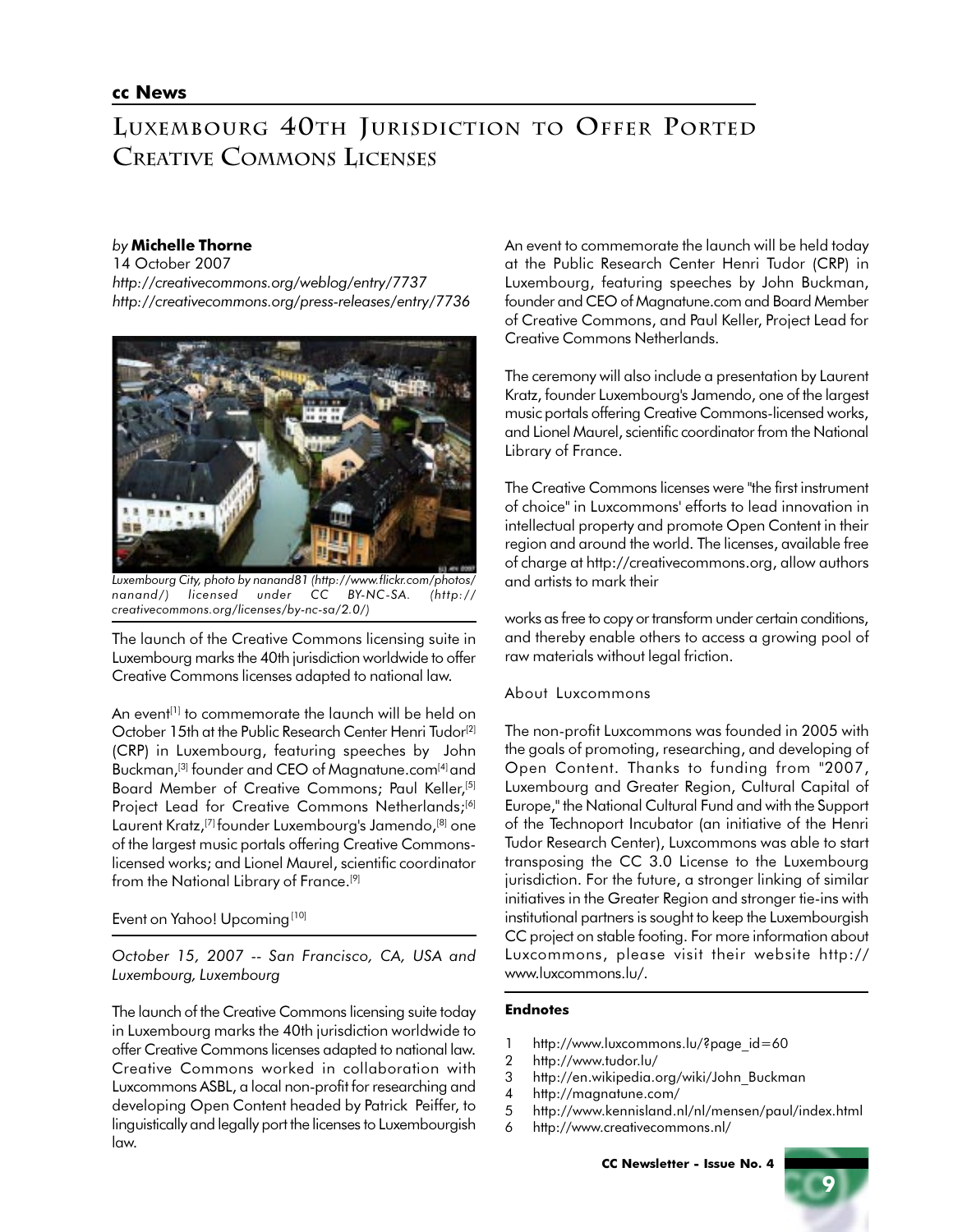

#### cc News

## NEW ZEALAND SUCCESSFULLY PORTS CREATIVE COMMONS **LICENSES**

#### by Michelle Thorne

26 October 2007 http://creativecommons.org/weblog/entry/7768

October has been one busy month -- The CC Team in Greece<sup>[1]</sup> held a phenomenal launch<sup>[2]</sup> at the University of Athens (video,<sup>[3]</sup> photos<sup>[4]</sup>), Luxembourg<sup>[5]</sup> became the 40th jurisdiction to port the CC licenses,<sup>[6]</sup> CC HQ kicked off our 3rd annual fundraising campaign,[7] and now: New Zealand will now offer Creative Commons licenses adapted to its national law.

The Project Lead in NZ, Dr. Brian Opie, worked with his legal team under the auspices of Te Whainga Aronui The Council for the Humanities<sup>[8]</sup> in collaboration with Creative Commons to bring the licensing suite to New Zealand.

The launch will be celebrated October 27 in Wellington at the National Library, followed by a free seminar hosted by Creative Commons Aotearoa New Zealand<sup>[9]</sup> on the new licensing environment in the digital world.

Congratulations, New Zealand!

Event on Yahoo! Upcoming.[10]

#### **Endnotes**

- 1 http://creativecommons.org/international/gr/
- 2 http://creativecommons.org/weblog/entry/7721



Carved Maori Pole, photo by dartio (http://flickr.com/photos/dartio) licensed under CC BY-NC-SA. (http://creativecommons.org/ licenses/by-nc-sa/2.0/)

- 3 http://www.youtube.com/watch?v=G\_GpEcIiqqc
- 4 http://flickr.com/photos/karpidis/sets/ 72157602407496488/
- 5 http://creativecommons.org/weblog/entry/7746
- 6 http://creativecommons.org/international/lu/
- 7 http://support.creativecommons.org/
- 8 http://www.humanities.org.nz/
- http://www.creativecommons.org.nz/
- 10 http://upcoming.yahoo.com/event/304147/

### cc News

## INTEGRATED LICENSING IN OPENOFFICE.ORG

#### by Nathan Yergler

14 November 2007 http://creativecommons.org/weblog/entry/7819

Over the summer Creative Commons had the good fortune to participate in the Google Summer of Code.[1] One of our students, Cassio Melo, worked on developing an add-in for OpenOffice.org,<sup>[2]</sup> similar to the one that existed for Microsoft Office.<sup>[3]</sup>

Today I'm pleased to announce the fruits of Cassio's efforts. We're releasing a beta release of the add-in which allows you to select and embed a license in Writer, Calc and

Impress documents (press release).<sup>[4]</sup> You can find download information as well as a screencast of the addin in action on the wiki.[5]

Thanks to Cassio for his hard work, as well as Google<sup>[6]</sup> for supporting open source development.

- 1 http://code.google.com/soc/
- 2 http://openoffice.org/
- 3 http://wiki.creativecommons.org/Microsoft\_Office\_Addin
- 4 http://creativecommons.org/press-releases/entry/7820
- 5 http://wiki.creativecommons.org/OpenOfficeOrg\_Addin
- 6 http://code.google.com/soc/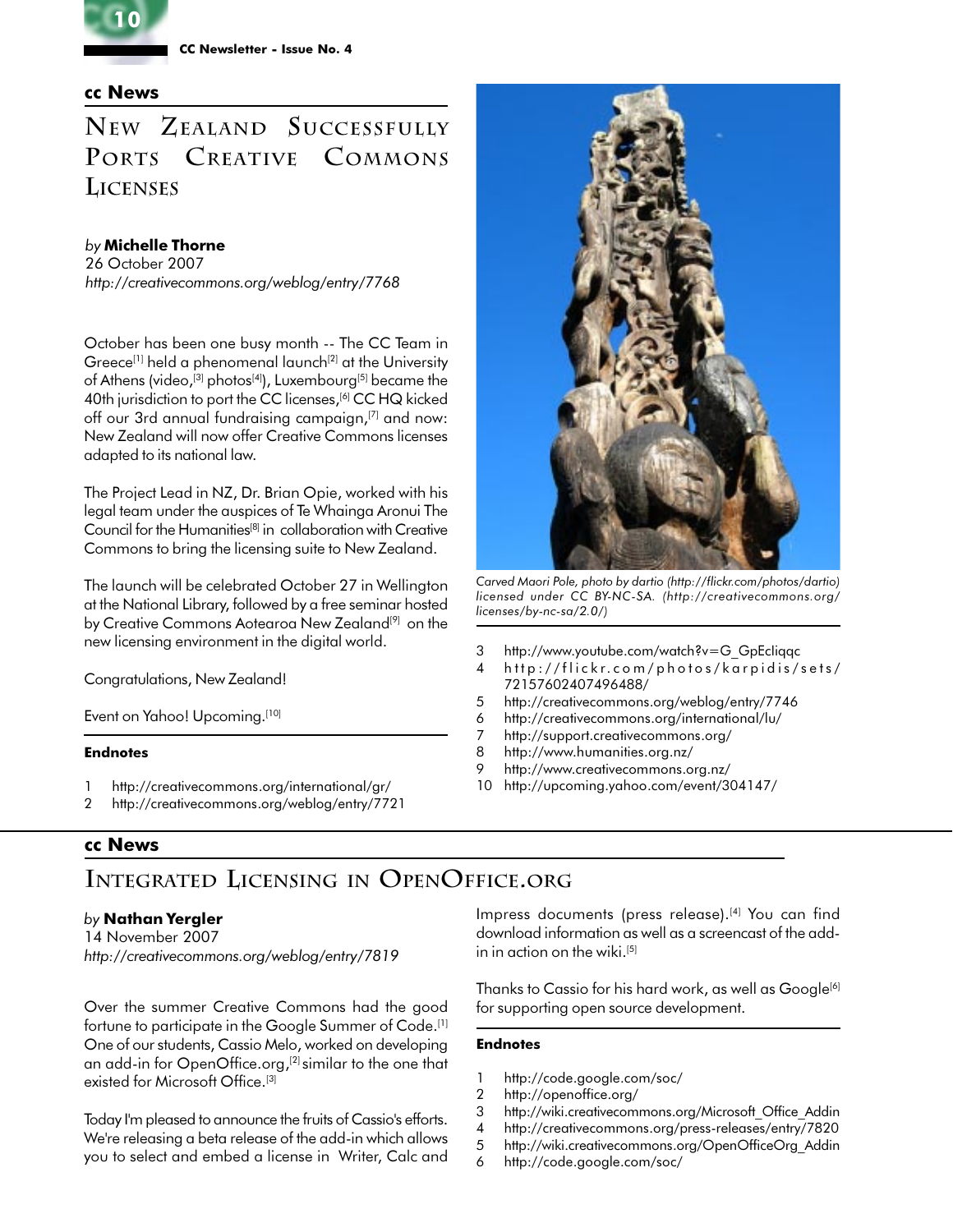## CC, OPEN ACCESS, AND MORAL RIGHTS

#### by Kaitlin Thaney

7 November 2007 http://creativecommons.org/weblog/entry/7797 http://sciencecommons.org/weblog/archives/2007/11/ 07/cc-oa-moral-rights/

From the Science Commons<sup>[1]</sup> blog:

"A question that we often see in connection with the use of Creative Commons licenses in OA publishing is how the Creative Commons licenses, (and in particular CC-BY) affect moral rights. One example is this<sup>[2]</sup> post on the topic by Peter Suber.

From the perspective of moral rights, the Creative Commons licenses start with a simple proposition: They don't affect moral rights. The Creative Commons FAQ says that, "All Creative Commons licenses (with the exception of Canada) leave moral rights unaffected."

Although we are frequently used to talking about concepts such as "moral rights" as if they are the same everywhere, most lawyers are well aware that all laws are local, meaning that they have jurisdictional limits and variations. For example, although the United States is obligated to protect moral rights under the Berne Convention, the United States does it very differently than countries in Europe, and it does not protect the same range of rights. The United States uses a combination of legislation (such as the Visual Artists Rights Act) and common law protections (libel and defamation) to protect an artist's personality rights. The United States has deemed this sufficient to comply with its Berne Convention obligations. And even individual countries in Europe are different in terms of what rights are protected under the rubric of "moral rights" and how those rights are protected procedurally.

It would be very hard for Creative Commons licenses to capture all the individual legal variations from jurisdiction to jurisdiction. Also, in many jurisdictions, moral rights are unwaivable. So in those jurisdictions, even if the author uses a license that purports to waive moral rights, the author still has them and may still enforce them in the future. That's why we don't try to waive these rights. We don't want to mislead license users by trying to do something

that's impossible. That means if an author has a claim under moral rights in her country, we make it clear that she reserves the right to assert those claims, even if she has licensed the work under a Creative Commons license. Of course, Creative Commons licenses don't expand those rights either, and the idea of "attribution" under a Creative Commons license is a condition of the copyright license, not a feature of moral rights as such.

So one question comes up a lot: how is it consistent to have a license (such as CC-BY) that allows derivative works to be made while at the same time recognizing that the author reserves his moral rights? Isn't any derivative work an infringement of moral rights, when they exist? Not necessarily. Moral rights exist to protect the reputation of the author.

So the right of integrity, which bars distortion, alteration or mutilation of the work, does not necessarily bar all derivative works, but only those that are harmful to the reputation of the author. Whether or when there is a recognized harm depends very much on the facts of the case and the particular implementation of moral rights recognized by the country in question. Unfortunately, this can mean that there is a degree of uncertainty for a user who wants to make a derivative work, but this uncertainty cannot be reduced through a license in most jurisdictions. (In Canada, it may be possible to waive some moral rights. See the Creative Commons Canada Moral Rights FAQ at http://www.creativecommons.ca/ index.php?p=moralrights).

Through a combination of existing moral rights protections, the Attribution requirement under Creative Commons licenses, and informal scholarly norms, it may very well be possible to implement the conception of "integrity" as expressed in the BBB declaration, at least to an approximate degree.

- http://sciencecommons.org/weblog
- 2 http://www.earlham.edu/~peters/fos/2007/11/oa-andderivative-works-continued.html

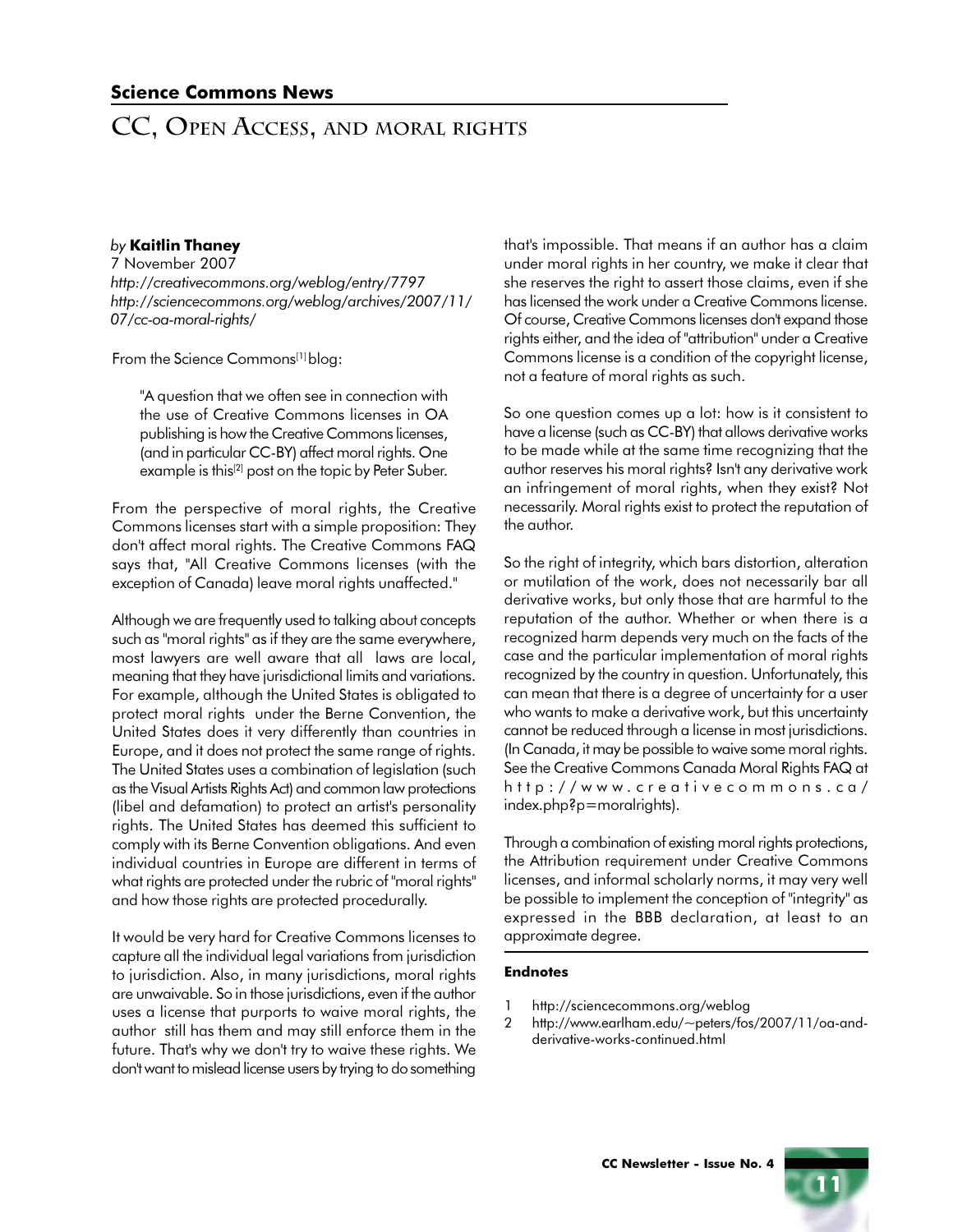

### Science Commons News

## NGUYEN ON OUR MATERIALS TRANSFER WORK

### Science Commons News

NEUROCOMMONS IN THE NEWS

### by Kaitlin Thaney

22 October 2007 http://creativecommons.org/weblog/entry/7752 http://sciencecommons.org/weblog/archives/2007/10/ 22/nguyen-on-mta-work/

From the Science Commons blog<sup>[1]</sup>:

Looking for a better understanding of our Biological Materials Transfer Agreement project?<sup>[2]</sup> Look no further.<sup>[3]</sup>

The latest edition<sup>[4]</sup> of Innovations<sup>[5]</sup> features an in-depth analysis of our Materials Transfer work, one of our three main areas of focus at Science Commons. The analysis was written by Science Commons counsel Thinh Nguyen,<sup>[6]</sup> who also leads our efforts in this area.

In the article,<sup>[7]</sup> Nguyen provides the necessary background information about the current system of transferring biological materials between research institutions, and the contractual framework associated.

From the article:<sup>[8]</sup>

"Access to unique research resources, such as biological materials and reagents, is vital to the success and advancement of science. Many research protocols require assembling a large and diverse set of materials from many sources. Yet, often the process of finding and negotiating the transfer of such materials can be difficult and time- consuming. […]

[...] Science Commons's Material Transfer Agreement (MTA) Project seeks to reduce unnecessary barriers to the transfer and reuse of basic research materials and reagents, for both United States and international scientific collaboration, by proposing a scalable and flexible infrastructure for searching, negotiation and tracking."

#### **Endnotes**

- http://sciencecommons.org/weblog
- 2 http://sciencecommons.org/projects/licensing/

### by Kaitlin Thaney

1 October 2007 http://creativecommons.org/weblog/entry/7694 http://sciencecommons.org/weblog/archives/2007/10/ 01/neurocommons-in-the-news/

New on the Science Commons blog<sup>[1]</sup>:

Pharmaceutical companies may soon be adopting Semantic Web standards and technology if they haven't already, according to a recent piece in Chemical & Engineering News.[2] The cover story, "The Semantic Web: Pharma researchers Adopt an Orphan Internet Standard",<sup>[3]</sup> looks at the desirability of such search technology and functionality in the pharma world, specifically highlighting our proof-of-concept project - the Neurocommons.[4]

From the article:<sup>[5]</sup>

"John Wilbanks, executive director of the Science Commons, a spin-off of Creative Commons that develops routes to legal sharing of copyrighted scientific documents and data, sees a critical mass of IT-savvy researchers enthusiastically pursuing projects using the semantic Web. He compares their efforts to pioneering work on the Internet itself.

'Around 1995 or 1996, all the subterranean work exploded,' Wilbanks says, 'and most people discovered the Web. What is happening now on the semantic Web is similar to what was going on in the five years leading up to that explosion.'

Science Commons, in association with W3C, recently launched a demonstration project called Neurocommons to illustrate the benefits of the semantic Web in neurological disease research. […]

[...] [Wilbanks] says companies will eventually have to adapt in-house semantic Webs to a broader standard that expedites collaborative research between companies and institutions.

Nguyen > 25 Neurocommons > 25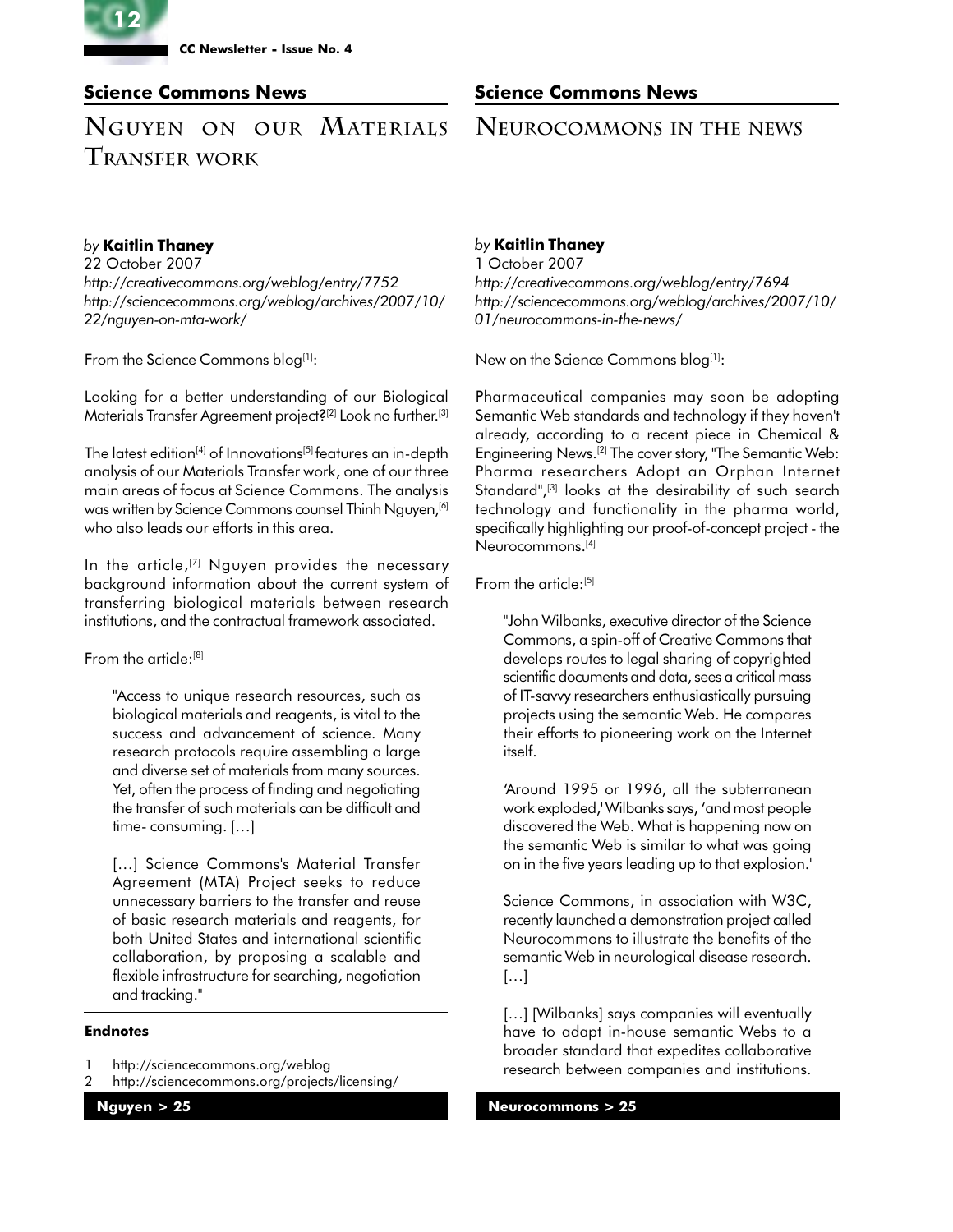## $CC+V$ IDEO CC in Business

## INDABA MUSIC ADDS CC-LICENSING

#### by Cameron Parkins

30 November 2007 http://creativecommons.org/weblog/entry/7875

Indaba Music,[1] "an international community of musicians, music professionals, and fans exploring the creative possibilities of making music with people in different places", has recently added the ability to CC-license tracks to its user interface.<sup>[2]</sup>

This is great news, especially for a community that is firmly based around of the concept of new and interesting forms of collaboration. Incorporating CC-licenses on work posted to Indaba helps bring clarity to the community in terms of what can be shared and reused and what can't. Now, artists and musicians can clearly dictate which works they wish others to build upon, and similarly, see which works allow themselves to be reused. Up until this point, Indaba's community has certainly embodied the ethos behind CClicenses - that of a flexible and user-defined approach to content creation. Now, it is able to do so more explicitly.

#### **Endnotes**

- 1 http://www.indabamusic.com/
- 2 http://www.indabamusic.com/blogs/show/news/836 session-file-licensing

## by Cameron Parkins

16 November 2007 http://creativecommons.org/weblog/entry/7827

There has been quite a lively exchange of emails on our community discussion list<sup>[1]</sup> concerning the idea of  $CC+$ that CC CEO Lawrence Lessig mentioned on our blog<sup>[2]</sup> a little over a month ago. To shed some light on the concept, we posted a new video<sup>[3]</sup> that explains CC+ more fully. In short, CC+ is how CC licenses can work in tandem with commercial arrangements.

The core of this idea is based around the non-exclusivity of our licence suite. While you may use a specific CClicense for the wide distribution of your work, there is nothing prohibiting you from entering into a separate license that allows for uses not offered by the CC license (for example, working out a one off deal that would allow for commercial use of a CC BY-NC work).

So go ahead, check it out, and let us know what you think (and don't forget that we have other videos up as well). [4]

- 1 http://creativecommons.org/contact#discussion
- 2 http://creativecommons.org/weblog/entry/7693
- 3 http://support.creativecommons.org/videos#ccp
- 4 http://creativecommons.org/about/ccvideos/

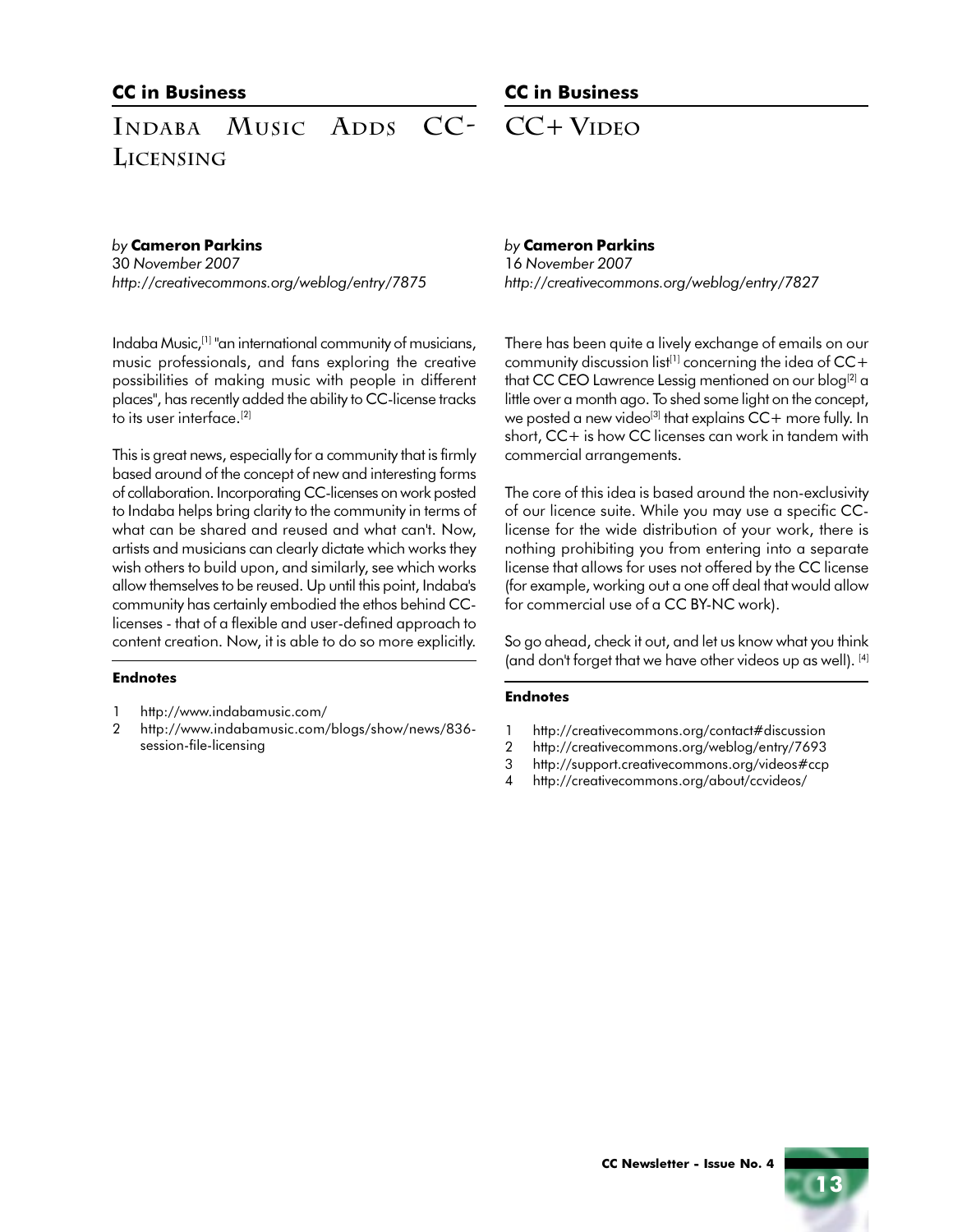

### CC in Business

## RIVER RAT RECORDS

by Cameron Parkins 12 November 2007 http://creativecommons.org/weblog/entry/7813

River Rat Records,[1] an independent record company based in North London, has adopted CC-licenses for all their releases based on the assumption that sharing of music should be allowed without fear of legal ramifications (as long as it stays non-commercial): $[2]$ 

 Music has never been a purely personal experience (more often it's a shared one), but the nightmare of having to digitally and uniquely identify ourselves for permission to hear something is fast becoming reality.

 Whatever happened to sharing what we enjoy? How confused children must be these days - encouraged to share sweets but incarcerated for sharing music.

 Historically, rats have always been good at sharing things. Let's face it, more people have heard of the plague than the Pogues. The casual sharing of music is a brilliantly infectious method of free marketing, and we think it's important to spread that message, for the benefit of artists and music lovers alike.

River Rat joins an increasingly<sup>[3]</sup> large [4] pool of record labels that, in some part, base their business plans around CC-licensing. River Rat just celebrated their first release, Ruth Theodre's Worm Food,<sup>[5]</sup> which you can pick up at their website.

#### Endnotes

- 1 http://www.riverratrecords.com/
- 2 http://www.riverratrecords.com/about
- 3 http://creativecommons.org/weblog/entry/7571
- 4 http://creativecommons.org/weblog/entry/7654
- 5 http://www.riverratrecords.com/artists/ Ruth+Theodore

### CC in Business

## FEDORA 8 AIDS CC-SEARCH IN FIREFOX

### by Timothy Vollmer

11 November 2007 http://creativecommons.org/weblog/entry/7804

Fedora 8[1] has implemented a great feature within the Firefox browser that makes it even easier for users to find Creative Commons-licensed materials that they can share, remix and reuse. The pull-down menu right below the main search field is a quick way to filter search results to return CC-licensed open content. Congratulations to Fedora on a great release with 8. Go to http:// fedoraproject.org/get-fedora to get Fedora 8 for your machine, where you can download either a full install or live media image.

|                                           | Federa Project - Start Page - Mazilla Peefec<br>the told year rightly probranks polk new                                                                                                                                                                              |                | <b><i><u>ALCO</u></i></b> |
|-------------------------------------------|-----------------------------------------------------------------------------------------------------------------------------------------------------------------------------------------------------------------------------------------------------------------------|----------------|---------------------------|
|                                           | Lille L.C. C. C. D Http://start.fedoraproject.org/                                                                                                                                                                                                                    | $4.39 - 1.34$  |                           |
| fedoro<br>colours in a success & stage at | Orbonne Actes C Fedora Project. C Fed For. C From Content.                                                                                                                                                                                                            |                |                           |
|                                           | Pa'udi.<br>Battern repulse that and<br>Not filtered by Icense<br>PMIT Mitweed by Noemee<br>Free to use at share.<br>is aid to use or share com-<br>Pres to use, share or mudity<br>Free to use, share or modify commercially.<br>with several components for an Benn- | <b>I</b> Donet | laard                     |
|                                           | June Trackwood Suickline                                                                                                                                                                                                                                              |                |                           |

Fedora has been a supportive partner for the LiveContent<sup>[2]</sup> project, which utilizes the ability to create custom LiveCD and LiveDVD spins. Keep an eye out for more news about LiveContent 2.0[3]–test runs of the new LiveDVD are in the works, and lots of eyes will be needed to look it over. In the meantime, help build the Content Directories<sup>[4]</sup> by adding your favorite CC-license-powered project to it. Help build the wealth of CC-licensed media for inclusion on the LiveContent distro!

- 1 http://fedoraproject.org/
- 2 http://creativecommons.org/projects/livecontent
- 3 http://wiki.creativecommons.org/LiveContent\_2\_0
- 4 http://creativecommons.org/projects/content\_directories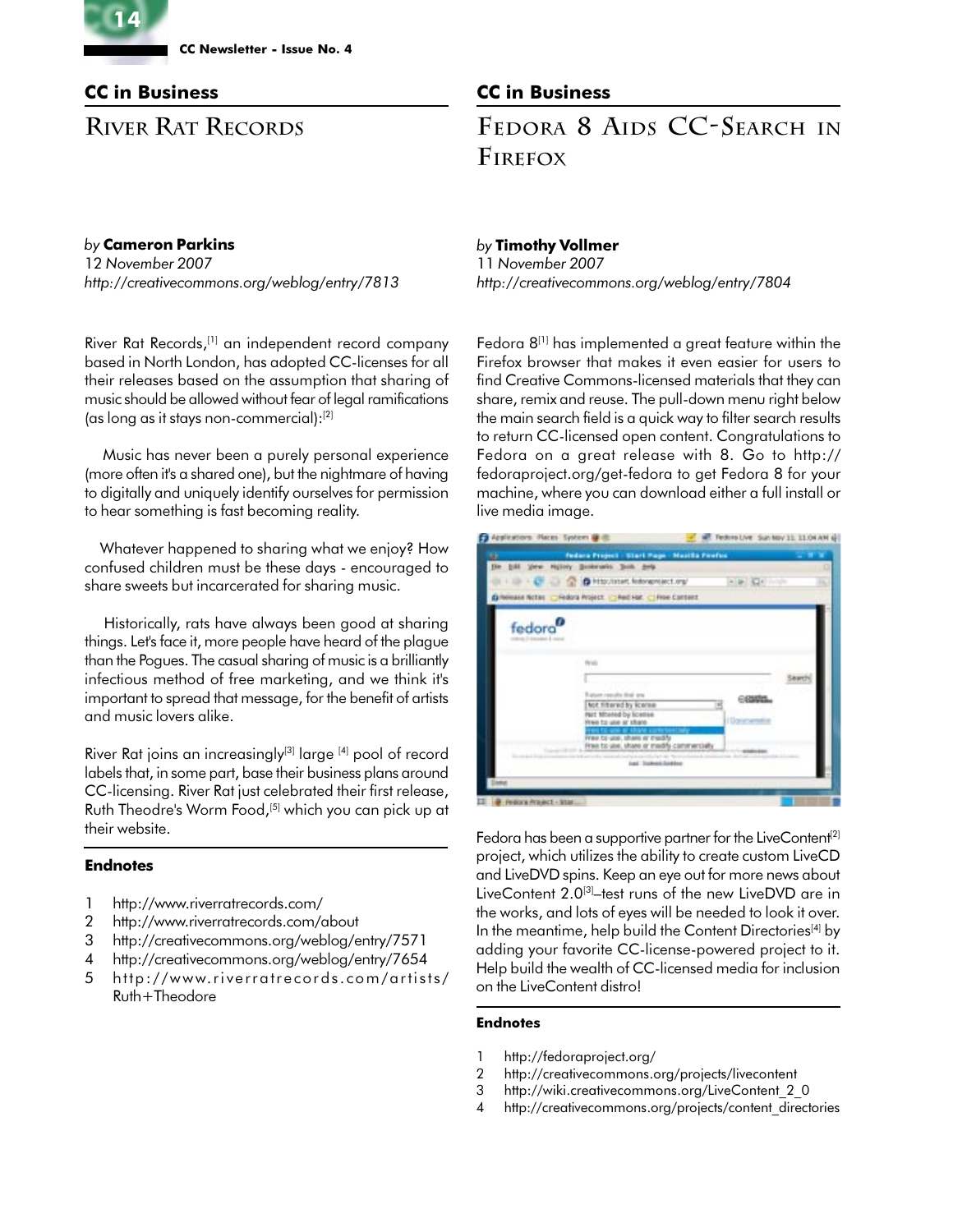## HELP DEVELOP A COURSE ON CREATIVE BUSINESS IN THE DIGITAL ERA

#### by Mike Linksvayer

24 October 2007 http://creativecommons.org/weblog/entry/7767

Announcement:[1]

The Open Rights Group, in collaboration with 01zero-one<sup>[2]</sup> and funded by the London Development Agency,[3] is beginning an exciting new research project, examining how the internet enables creative entrepreneurs to develop innovative business practices by being more open with their intellectual property. Creative Business in the Digital Era<sup>[4]</sup> will examine new business models and the wider context in which they sit, culminating in one day-long and two evening courses at which we will share our findings.

In the fine tradition of eating our own dogfood, we are developing the course out in the open, and under a Creative Commons licence, using a wiki.<sup>[5]</sup> But we need your help. We have only a couple of months to do our research, so we need you to help us shape of the course, figure out the format of the case studies, and carry out research. Time is genuinely tight - we must complete all the course materials by the beginning of February, ready for delivery in March.

Right now, this week, we need your ideas. What open-IP business models have you come across? And who is experimenting with opening up their IP?

This is a fantastic project with a mandate to deliver results quickly. You can participate in the research phase immediately just by tagging relevant resources on del.icio.us with org-cbde,<sup>[6]</sup> or dive into the course development wiki.<sup>[7]</sup> Follow the project's blog<sup>[8]</sup> and twitter.<sup>[9]</sup>

Here are some recent and possibly relevant links from this blog, culled from the bi-monthly CC Newsletter's<sup>[10]</sup> "CC in Business" links:

- CC, UGC platform integration and customer acquisition (http://creativecommons.org/weblog/ entry/7662)
- Sony uses CC in Blu-ray marketing campaign (http:/ /creativecommons.org/weblog/entry/7630)
- Wiki to books: Wikitravel Press launches (http:// creativecommons.org/weblog/entry/7596)
- Amarok developer hired by Magnatune (http:// creativecommons.org/weblog/entry/7590)
- PodTech Pays Lan Bui for CC Licensed Photograph (http://creativecommons.org/weblog/entry/7573)
- Community content and money (http:// creativecommons.org/weblog/entry/7572)
- Jamendo attracts VC funding (http:// creativecommons.org/weblog/entry/7571)
- Blast Magazine Chooses CC (http:// creativecommons.org/weblog/entry/7564)
- Sun CEO: free media  $=$  free software, innovation != litigation (http://creativecommons.org/weblog/ entry/7454)
- Sony launches CC-enabled video site (http:// creativecommons.org/weblog/entry/7419)
- Creative Commons in Newspapers, Scientists, Film Students, and Wikipedia SEOers (!?) (http:// creativecommons.org/weblog/entry/7435)
- O'Reilly on free downloads vs sales (http:// creativecommons.org/weblog/entry/7518)
- CopyCamp conversations (http:// creativecommons.org/weblog/entry/6114)

- 1 http://www.openrightsgroup.org/creativebusiness/blog/  $e_{p=3}$
- 2 http://www.01zero-one.co.uk/intro.htm
- 3 http://www.lda.gov.uk/
- 4 http://www.openrightsgroup.org/creativebusiness/
- 5 http://www.openrightsgroup.org/creativebusiness/ index.php/Main\_Page
- 6 http://del.icio.us/tag/org-cbde
- 7 http://www.openrightsgroup.org/creativebusiness/
- 8 http://www.openrightsgroup.org/creativebusiness/blog/
- 9 http://twitter.com/creativebiz
- 10 http://creativecommons.org/about/newsletter

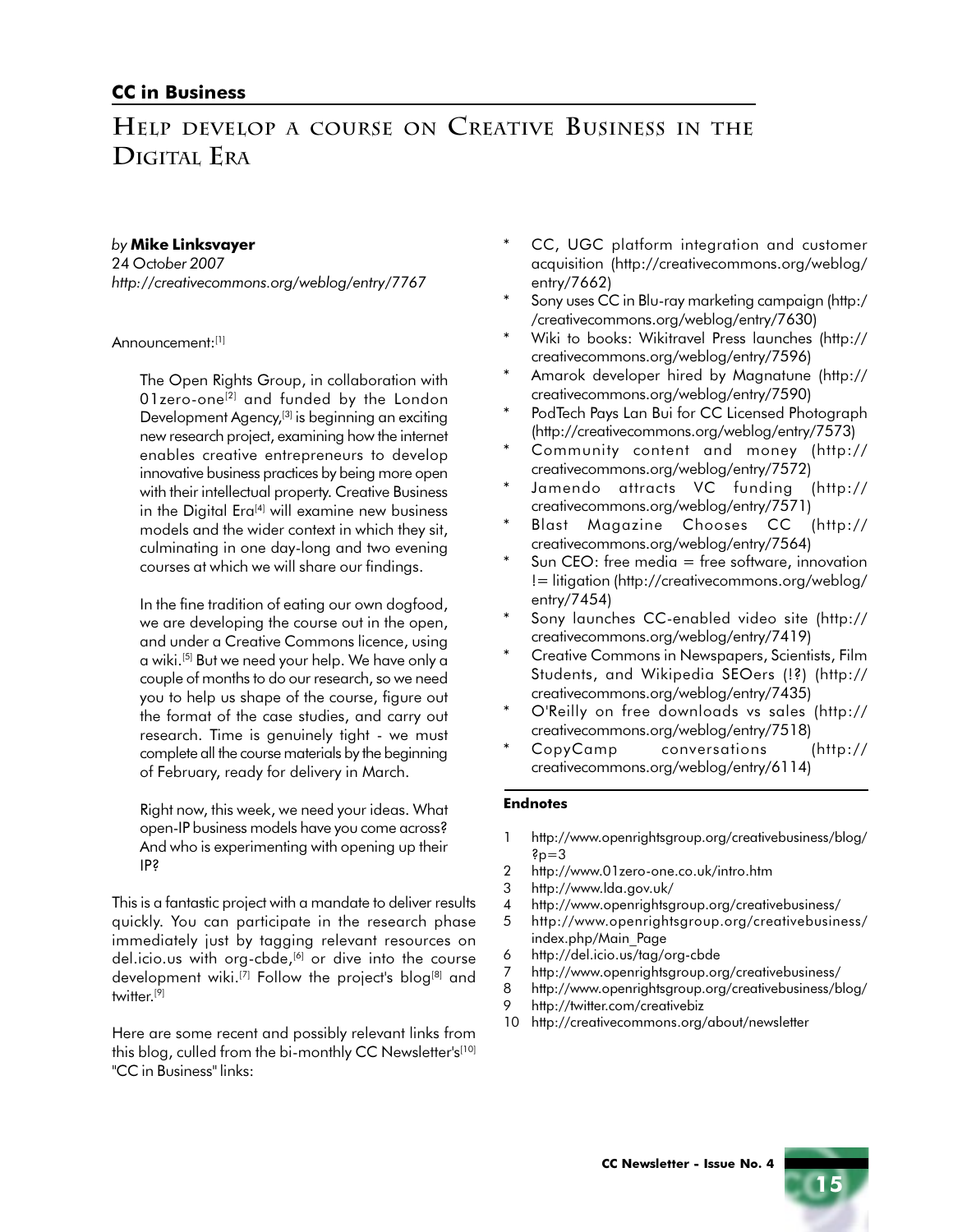

### CC in Business

## CORY DOCTOROW ON HOW T<sup>O</sup> USE CC-LICENSES

by Cameron Parkins 9 November 2007 http://creativecommons.org/weblog/entry/7801

CC evangelist Cory Doctorow has a new column up on Locus Online<sup>[1]</sup> discussing "the fundamentals of using CC licenses for people who are interested in the idea but haven't tried it yet". The article outlines the different conditions available in any given CC-license, how the licenses are read (machine/human/lawyer), and takes note of the harmony between CC and Fair Use.

As an added bonus, Cory also gives a quick overview of copyright law, how we got to where we are today in terms of content control, and where CC-licenses fit into the debate. As always, his writing is clear as it is illuminating - for those of you sitting on the CC-sidelines not knowing how to jump in, behold the primer to end all primers.

#### Endnotes

1 http://www.locusmag.com/Features/2007/11/corydoctorow-creative-commons.html





Final sorting of campaign letters in CC's San Francisco office; photo by Elaine Adolfo (http://www.flickr.com/photos/elemente/) licensed under Attribution-NonCommercial-ShareAlike. (http:// creativecommons.org/licenses/by-nc-sa/2.0/)

### CC in Business

## ANEPSOSIS USES CC FOR MMMORPG CHARACTER ART

#### by Cameron Parkins

16 November 2007 http://creativecommons.org/weblog/entry/7832

Anepsosis,<sup>[1]</sup> an open-source 3D MMORPG,<sup>[2]</sup> has recentlly decided to release all of their game art (which includes texts, pictures, sketches, drawings, 3D art, and sounds) under a CC BY-SA<sup>[3]</sup> license. This allows all the content created by the Anepsosis community, not just the final game, to remain open and free, adding additional functionality to the already open-source project (Anepsosis is being released under the GNU GPL Version 2).<sup>[4]</sup>

#### **Endnotes**

- 1 http://anepsosis.xstylee.org/news.php
- 2 http://en.wikipedia.org/wiki/MMORPG
- 3 http://creativecommons.org/licenses/by-sa/3.0/
- 4 http://anepsosis.xstylee.org/page.php?4

### 2007 Annual Campaign News

RED HAT SHARES THE LOVE

by Melissa Reeder 31 October 2007 http://creativecommons.org/weblog/entry/7778

Red Hat is now offering an opportunity<sup>[1]</sup> to learn more about Linux and support CC at the same time! If you sign up for a Red Hat Linux course eligible for a promotional giveaway, you can waive that giveaway in exchange for a donation to CC. Thank you Red Hat for promoting sharing in so many ways.

#### **Endnotes**

1 https://www.redhat.com/training/specials/dogood.html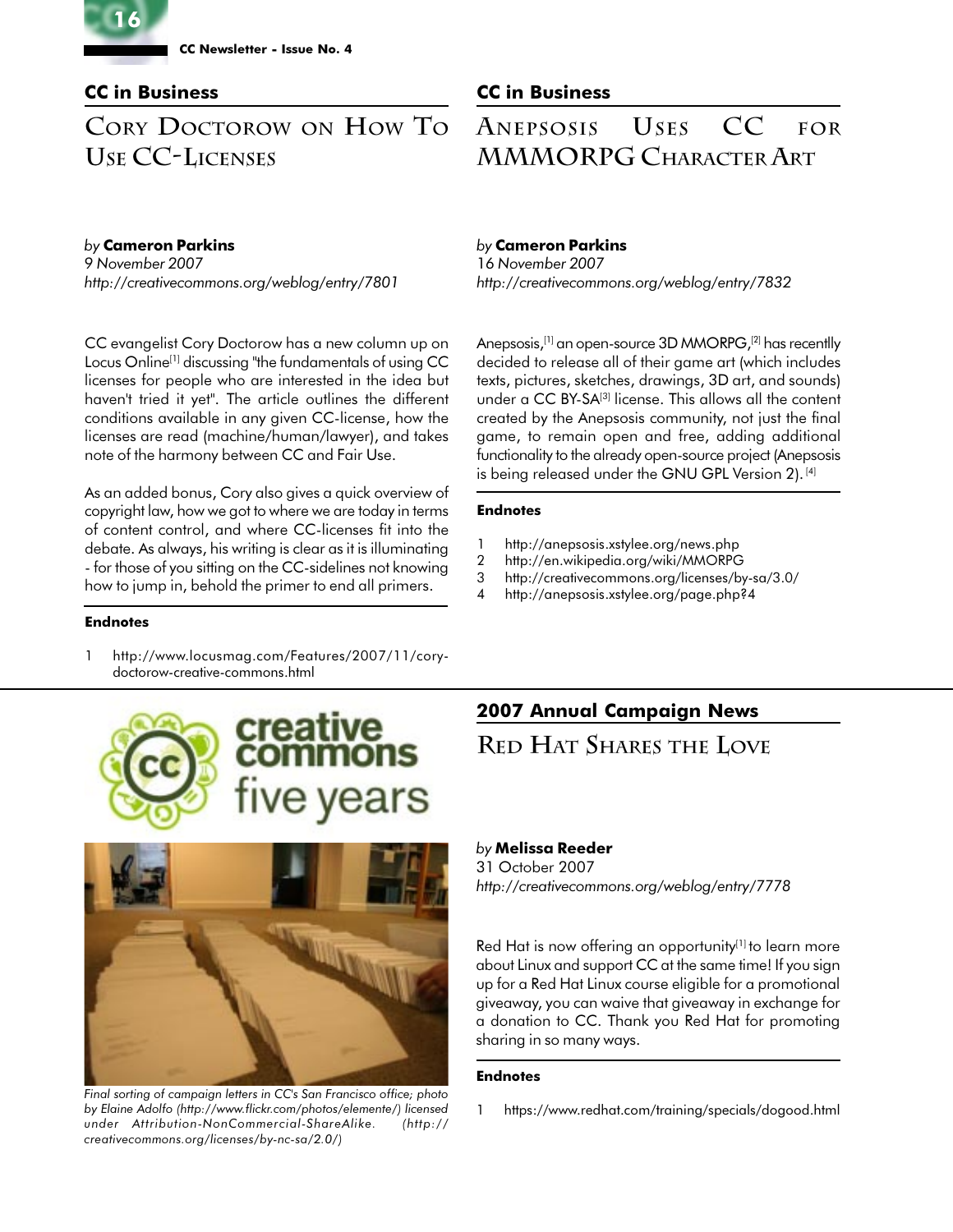### 2007 Annual Campaign News

## CREATIVE COMMONS IS TURNING 5!

by Melissa Reeder 26 November 2007 http://creativecommons.org/weblog/entry/7855

CC is turning 5 and to celebrate we're throwing a community-wide party. If you'll be in the San Francisco Bay Area on December 15, join us for a night of celebrating the commons at a party generously sponsored by Mozilla<sup>[1]</sup> and Last.fm.<sup>[2]</sup> The evening will feature announcements by Joi Ito<sup>[3]</sup> and Lawrence Lessig,<sup>[4]</sup> a live acoustic performance by Gilberto Gil,<sup>[5]</sup> video remixing by Phi Phenomenon,<sup>[6]</sup> and music provided by DJ Spooky.[7] Space is limited so please RSVP to party@creativecommons.org as soon as possible to let us know if you will be joining us (seriously, please do this!). Details are listed on our birthday flyer.[8]

If you're not in the Bay Area, don't worry. There will also be parties in Berlin and New York City. For more details about these events, or if you want to register a party in your own part of the world, check out our wiki page<sup>[9]</sup> for more information. Air Mozilla<sup>[10]</sup> will be streaming Gilberto Gil's performance for those who won't be able to attend any of the parties. And of course, please feel free to celebrate CC in Second Life[11] as well.

No matter where you are in the world, we invite you to celebrate CC's five years of helping to keep culture free and celebrate the future of participatory culture.

#### **Endnotes**

- 1 http://www.mozilla.org/
- 2 http://www.lastfm.com/
- 3 http://joi.ito.com/
- 4 http://www.lessig.org/blog/
- 5 http://www.gilbertogil.com.br/
- 6 http://www.phi-phenomenon.com/
- 7 http://www.djspooky.com/
- 8 http://wiki.creativecommons.org/images/8/8c/Fliergeneral-final.pdf
- 9 http://wiki.creativecommons.org/Birthday\_Party
- 10 http://air.mozilla.com/
- 11 http://www.secondlife.com/

### 2007 Annual Campaign News

## THE 50,000 FRIENDS CHALLENGE

by Melissa Reeder 19 November 2007 http://creativecommons.org/weblog/entry/7835

Looking for another way to support CC? Be our friend! By connecting with Creative Commons on sites like Facebook,<sup>[1]</sup> MySpace,<sup>[2]</sup> and Flickr,<sup>[3]</sup> you can help us broaden our reach and educate the masses about the Creative Commons mission.

So, starting today, we're issuing a 50,000 friend challenge to our community. We're asking you to help us expand CC's overall friend network to 50,000 people across the Web's various social networking and content sharing sites by December 15 – the date of our fifth birthday party.

Here are some ways<sup>[4]</sup> you can help our friend network grow. If you aren't a member of any of these sites, please help us by starting (or expanding) a CC group on any site you do use.

- Join our Facebook Cause,<sup>[5]</sup> become a top recruiter, or become a CC Fan<sup>[6]</sup>
- Participate in the 2007 CC Swag $[7]$  photo contest on **Flickr**
- Become a Creative Commons friend on MySpace<sup>[8]</sup> or Friendster<sup>[9]</sup>

Of course, you can also help Creative Commons by contributing to our annual fundraising campaign.[10] As always, we thank you sincerely for your support!

- 1 http://facebook.com/profile.php?id=18870062776
- 2 http://www.myspace.com/creativecommons
- 3 http://flickr.com/photos/creativecommons/
- 4 http://support.creativecommons.org/spread
- 5 http://apps.facebook.com/causes/view\_cause/151
- 6 http://facebook.com/profile.php?id=18870062776
- http://support.creativecommons.org/contest
- 8 http://www.myspace.com/creativecommons
- 9 http://www.friendster.com/creativecommons
- 10 http://support.creativecommons.org/

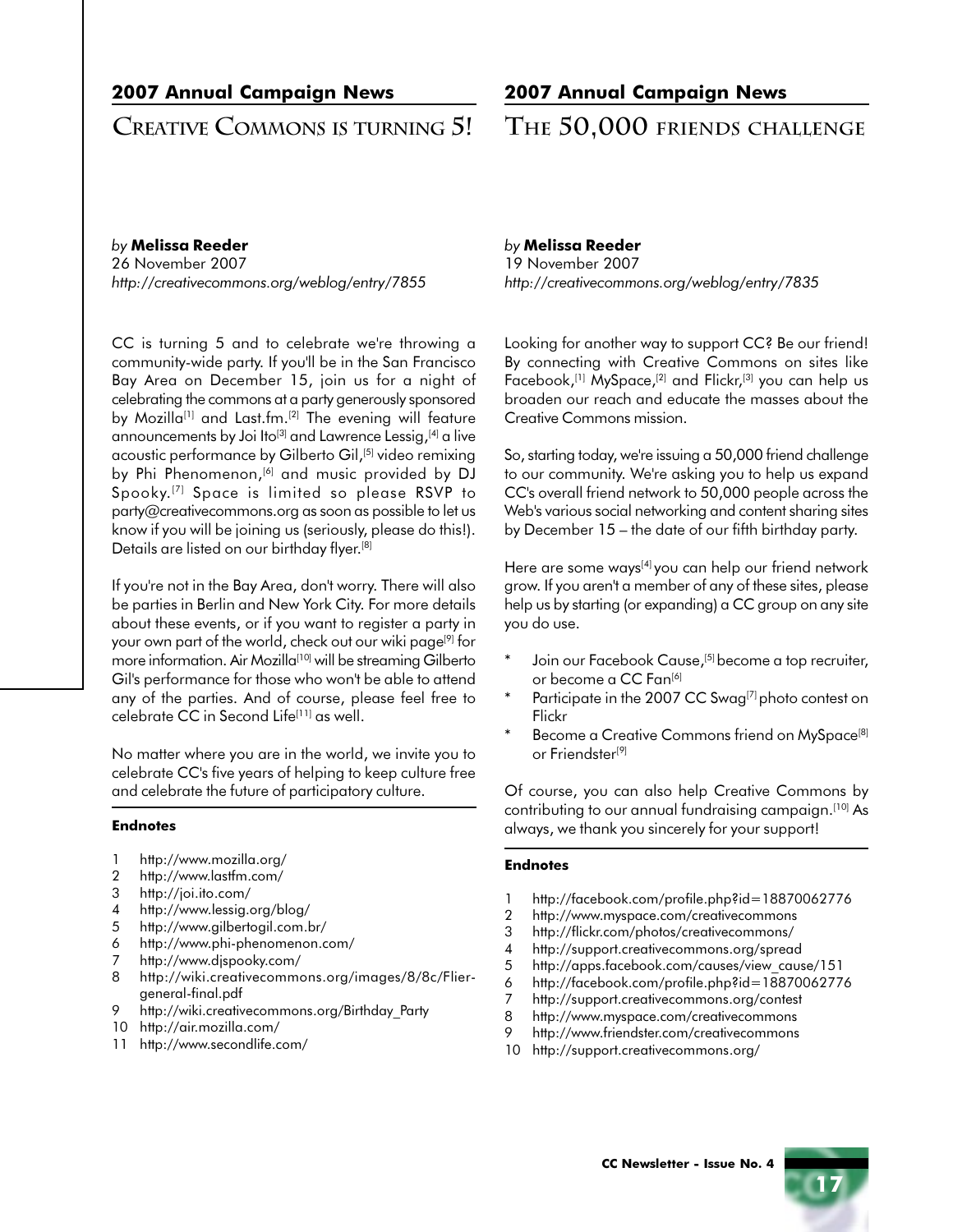

### 2007 Annual Campaign News

## LET THE 2ND ANNUAL CC SWAG PHOTO CONTEST BEGIN!

#### by Melissa Reeder

13 November 2007 http://creativecommons.org/weblog/entry/7791



Photo © Franz Patzig (http://www.flickr.com/photos/franzlife/) - CC BY (http://creativecommons.org/weblog/licenses/by/2.0/)

Last year<sup>[1]</sup> we launched the inaugural annual CC swag photo contest<sup>[2]</sup> as a way to promote support for CC. There were over 50 entries to last year's competition, including this one by Franz Patzig, [3] which I'm sure you've seen somewhere by now. Franz was one of the two overall winners from last year (the other was Yamabobobo)[4] and has received a ton of attention since. Here's what he had to say about his participation:

"I have been publishing all my photos under Creative Commons licenses since CC's beginning. I joined the contest for fun; I never expected my photo to be chosen as one of the winners. Since then, many people have used it to illustrate blog postings about the commons, which has brought a lot of attention to my Flickr pages. I've even sold some photographs. I love sharing my work."

The rules of the contest are simple (official rules at http:/ /support.creativecommons.org/contest):

1) Creatively photograph your CC swag. If you don't have any or you would like to update what you have check out the 2007 annual campaign donate page,[5] our store,<sup>[6]</sup> or our Facebook Challenge, where you have the chance to get a limited edition Warhol inspired t-shirt.

- 2) Upload your photos to Flickr and then join the group  $CC$ swagphotocontest $2007$ <sup>[7]</sup> and post your pics there. Remember - your photos must be CC-BY licensed.
- 3) A weekly winner will be announced every Monday starting on November 19, 2007 - December 17, 2007. The two overall winners will be announced on January 2, 2008.

The weekly winner will be blogged on our main page and posted on our website<sup>[8]</sup> for that entire week. The two main winners will be awarded 100 postcards of their winning photo. CC will continue to use postcards featuring the two overall winning photos as promotional material for the next year.

This contest is an easy and creative way to promote and support CC! For other interesting ways to help us here at CC spread the good word and raise some good funds check out our new Spread the Word<sup>[9]</sup> page. Good luck and start shootin'!

- 1 http://www.flickr.com/photos/franzlife/298169221/in/ pool-ccswagcontest06/
- 2 http://creativecommons.org/weblog/entry/6137
- 3 http://www.flickr.com/photos/franzlife/298169221/in/ pool-ccswagcontest06/
- 4 http://www.flickr.com/photos/monana7/324669784/in/ pool-ccswagcontest06/
- 5 http://support.creativecommons.org/donate
- 6 http://support.creativecommons.org/store
- 7 http://www.flickr.com/groups/ccswagcontest07/
- 8 http://support.creativecommons.org/contest
- http://support.creativecommons.org/spread



 Photo © yamabobobo (http://www.flickr.com/photos/monana7/) - CC BY (http://creativecommons.org/weblog/licenses/by/2.0/)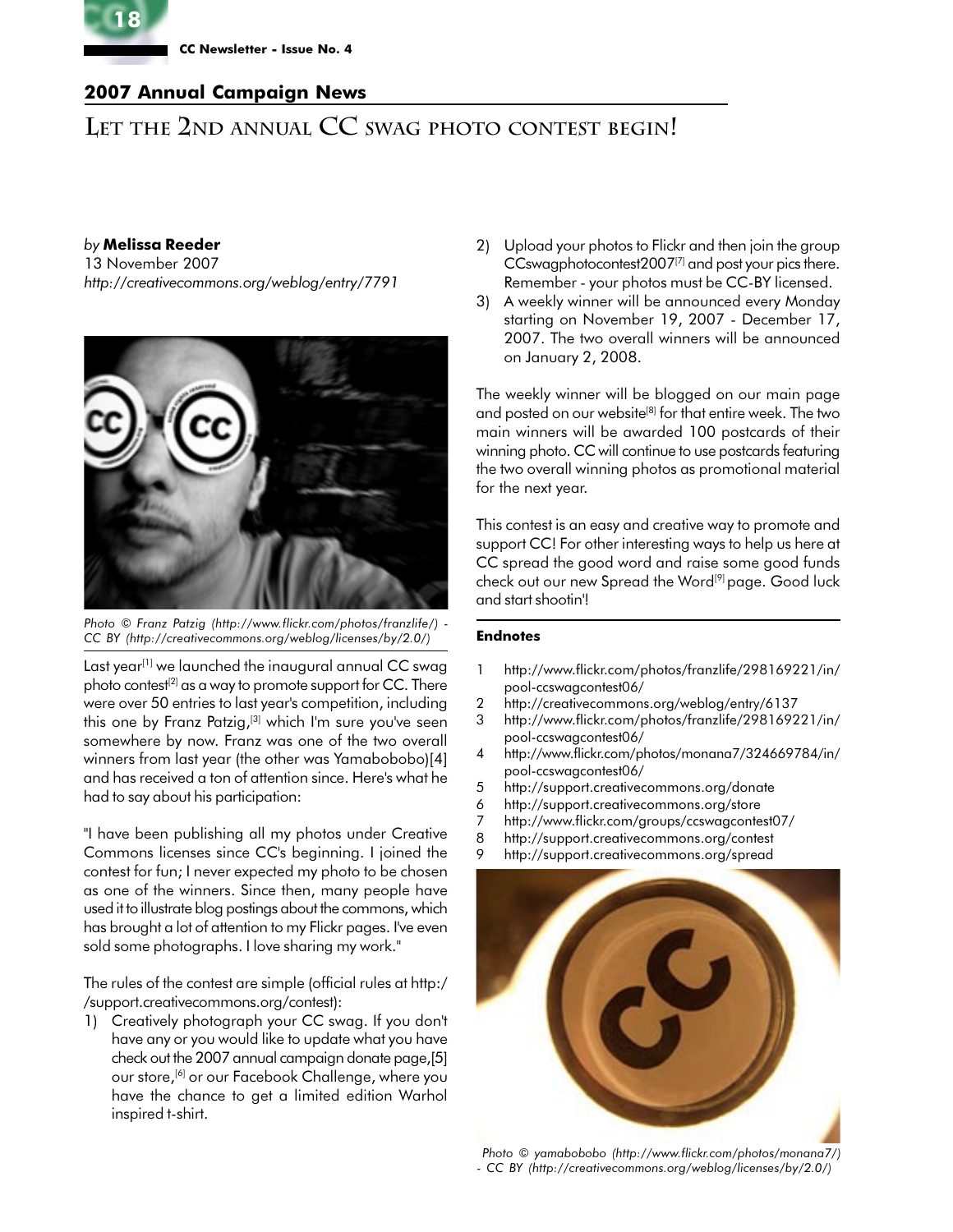### 2007 Annual Campaign News

## WEAR "I CC" ON YOUR SIDEBAR

by Melissa Reeder 1 November 2007 http://creativecommons.org/weblog/entry/7780

As a digital creator, you have a vested interest in both the future of your work and the larger participatory culture. As an active participant in this community, you play a major role in helping ensure that our culture remains as free and accessible as possible.

Because of this, we are releasing our own fundraising widget.[1] This is an exciting move for CC, as we're putting faith in the power of "you" to help us raise awareness and funds for CC's future.

The widget is an easy-to-use tool that embeds in your blog, website, or Myspace page. The text is customizable so you can encourage people to support CC in your own words.

Remember – by supporting Creative Commons,[2] you are enabling us to continue doing innovative work that builds and supports an accessible, shareable, and reusable culture.

Also check out our other viral fundraising tools[3] -- buttons, videos, Facebook, and more.

#### **Endnotes**

- 1 http://support.creativecommons.org/widget
- 2 http://support.creativecommons.org/
- 3 http://support.creativecommons.org/spread



### 2007 Annual Campaign News

## 5 WAYS TO GROW THE COMMONS

### by Melissa Reeder

12 October 2007 http://creativecommons.org/weblog/entry/7731

Sarah Davies acknowledged her appreciation of our fundraising approach<sup>[1]</sup> on her blog today, and I would like to take this opportunity to build upon what she said and to also say thank you.

In order to sustain Creative Commons, fundraising is vital - but raising awareness and educating the larger community is more so. We exist because of you and as the community grows - we have to grow. In order to meet your digital needs, means we have to ask for your help. We cannot raise the kind of global awareness and support needed on our own. We are a lean, grassroots operation and are honored to have such a supportive community.

As you all know (hopefully) we launched our 3rd annual fundraising campaign<sup>[2]</sup> on Oct. 1st. But what probably most of you don't know is that on the same day we sent out 2,500 letters<sup>[3]</sup> to people that have given to CC before, asking them to re-invest in the future of CC. And now I'm asking the world.

Please help us celebrate the past 5 years of Creative Commons, and plant the seeds for another 5, by helping us grow the commons in 5 ways:

- 1. Use CC
	- Use 5 CC licensed works.<sup>[4]</sup>
- 2. Grow CC
	- License  $[5]$  5 new works.
- 3. Spread CC
	- Feature<sup>[6]</sup> this online campaign on your blog or podcast to help us reach new audiences.
	- Send<sup>[7]</sup> CC Staff your story of why you support CC so we can compile and share them with the world (CC licensed of course).

4. Connect CC

Introduce<sup>[8]</sup> 5 new people to Creative Commons.

5 Ways > 25

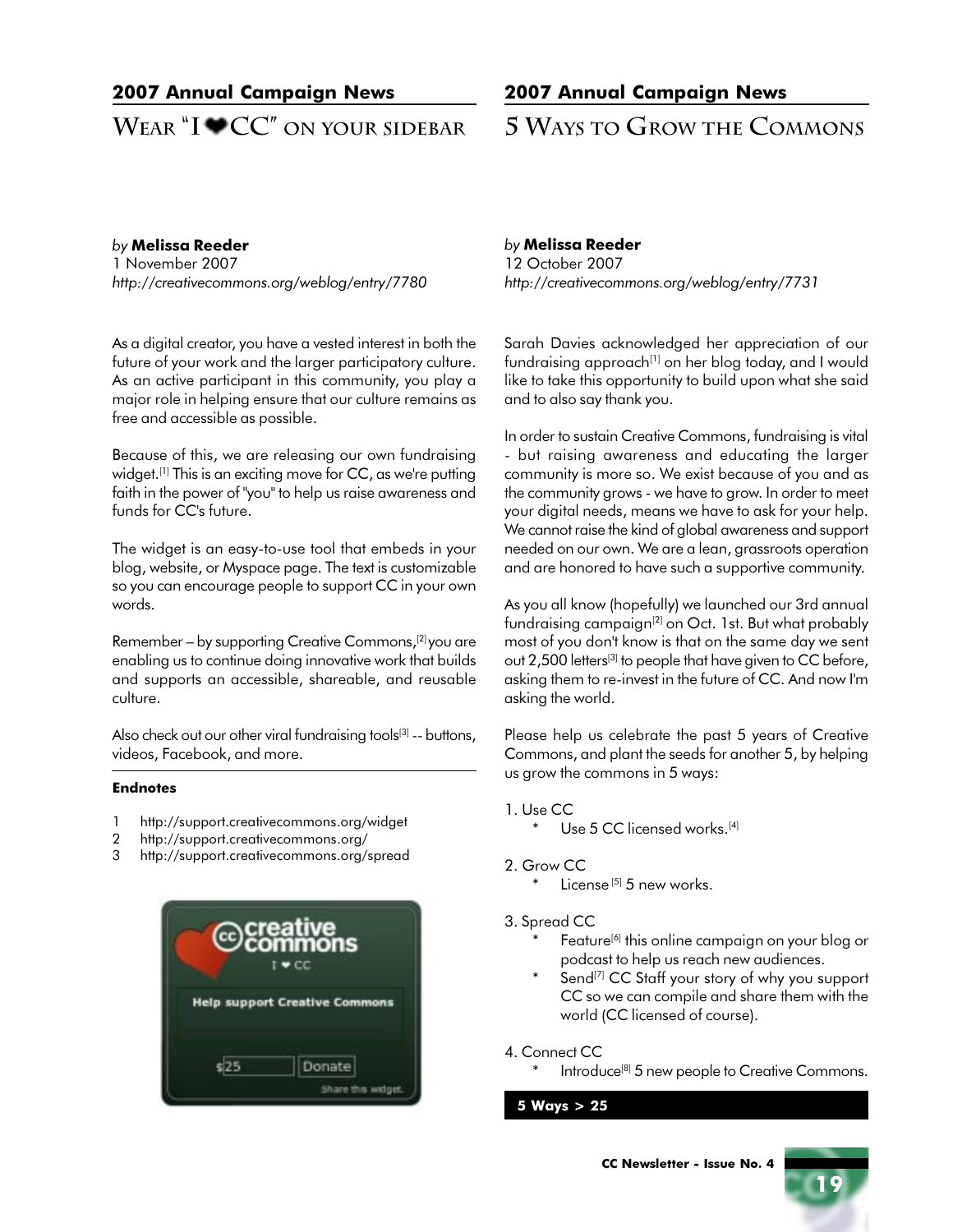

### Congratulations, shoutouts, use cases, and interesting tidbits

## BLOODSPELL: FIRST FULL LENGTH MACHINIMA FEATURE RELEASED

by Mike Linksvayer 23 October 2007 http://creativecommons.org/weblog/entry/7764

Bloodspell,<sup>[1]</sup> the machinima<sup>[2]</sup> film project we mentioned last November,[3] has been released as an 84 minute feature. This is a first feature length machinima production, and it's released under a CC Attribution-NonCommercial-ShareAlike<sup>[4]</sup> license:

We`re fairly sure BloodSpell is the largest Machinima film ever created. It`s an independent film that, because it is using Machinima technology, isn`t subject to the usual limitations of smaller films. But, at the same time, we don`t have the politics, money and producers of a Hollywood production involved, so we can experiment with ideas, styles and attitudes that wouldn`t be possible in a more top-heavy Hollywood production.

Of course, we still have some limitations, and BloodSpell won`t be beating out `Lord of the Rings` for visual effects. But we hope that what we lack in slick polish, we can make up for in originality and passion.

The other unique thing about BloodSpell is the way it`s being released. We will be releasing BloodSpell under a Creative Commons<sup>[5]</sup> license, meaning that it will be free both to download and to modify: in other words, where even many indie filmmakers might get upset if you put their work up on Bittorrent or translate it into a new language, we`ll be encouraging work like that, and supporting it as much as possible.

Via Boing Boing,<sup>[6]</sup> which calls BloodSpell "a pioneering and important start for a new industry."

#### **Endnotes**

- 1 http://www.bloodspell.com/
- 2 http://en.wikipedia.org/wiki/Machinima
- 3 http://creativecommons.org/weblog/entry/7093
- 4 http://creativecommons.org/licenses/by-nc-sa/2.5/
- 5 http://www.creativecommons.org/
- 6 http://www.boingboing.net/2007/10/22/bloodspellmachinima.html

## TAKING STOCK OF THE CREATIVE COMMONS EXPERIMENT

by Mike Linksvayer 2 October 2007 http://creativecommons.org/weblog/entry/7701

As Creative Commons approaches its 5th birthday<sup>[1]</sup> it makes sense for papers to appear with titles like Taking Stock of the Creative Commons Experiment: Monitoring the Use of Creative Commons Licenses and Evaluating Its Implications for the Future of Creative Commons and for Copyright Law.[2] This paper, presented a few days ago at TPRC 2007<sup>[3]</sup> (though not the final version), is from Giorgos Cheliotis, Warren Chik, Ankit Guglani, Giri Kumar Tayi. It offers an expanded and extremely interesting analysis expanding on that presented by Cheliotis this summer at our annual summit.[4]

Read the paper<sup>[5]</sup> or just skim for some neat graphs concerning CC license adoption and license mix against criteria such as region, wealth, population, and license launch date.

If you're in San Francisco you can ask in person about this research as Giorgos Cheliotis will be one of the presenters at next week's CC Salon.[6] A full announcement for that event will be posted here soon.

#### **Endnotes**

- 1 http://creativecommons.org/weblog/entry/7693
- 2 http://web.si.umich.edu/tprc/papers/2007/805/ CreateCommExp.pdf
- 3 http://www.tprc.org/TPRC07/2007.htm
- 4 http://creativecommons.org/weblog/entry/7551
- 5 http://web.si.umich.edu/tprc/papers/2007/805/ CreateCommExp.pdf
- 6 http://upcoming.yahoo.com/event/219905/

Giorgos Cheliotis at iSummit 2007, photo by Dominick Chen (http:/ /www.flickr.com/photos/dominickchen/747905693/) licensed under CC BY. (http://creativecommons.org/licenses/by/2.0/)

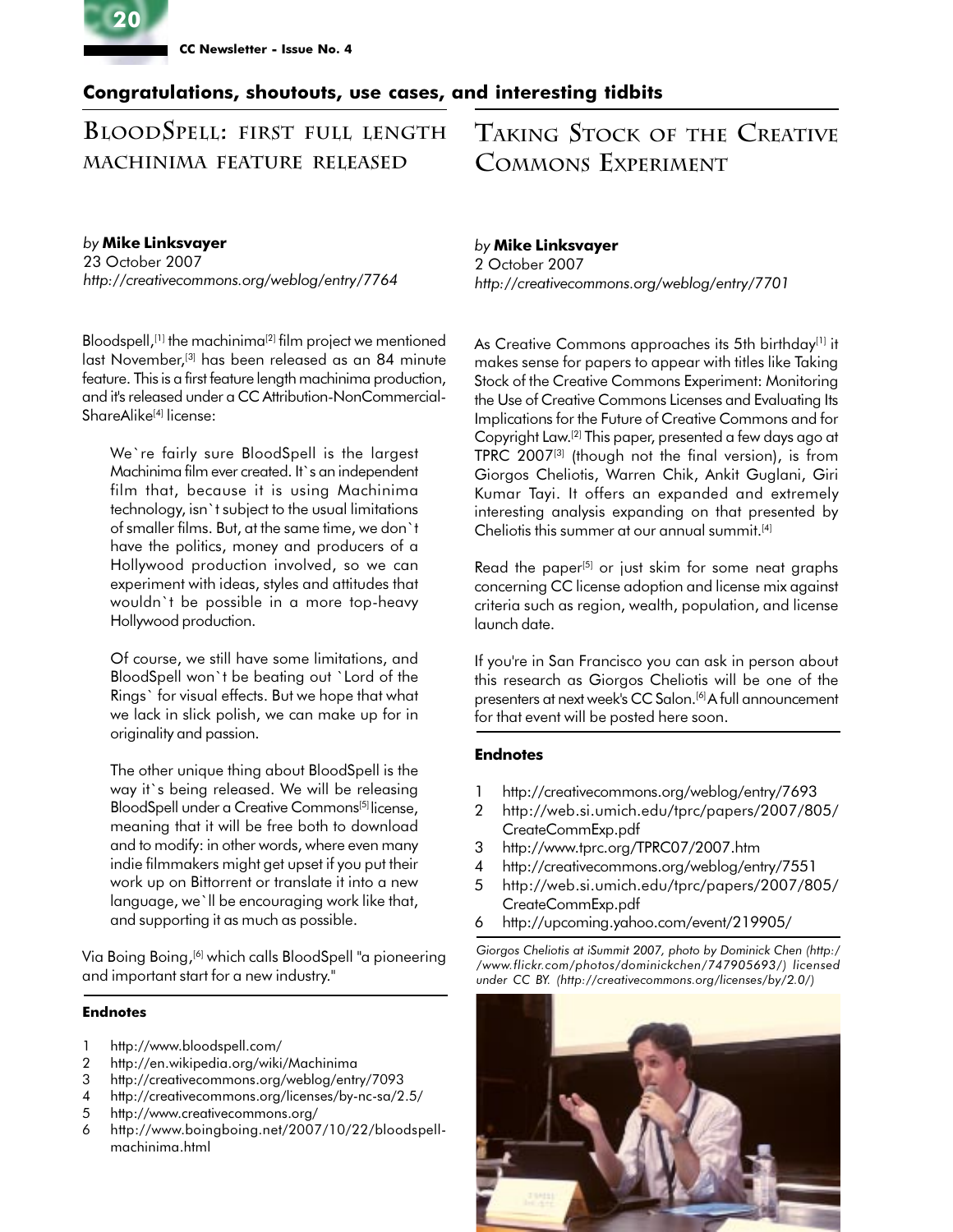UK: OPEN RIGHTS GROUP @ 2

### by Mike Linksvayer

19 November 2007 http://creativecommons.org/weblog/entry/7836

# **OPEN RIGHTS GROUP**

Open Rights Group is two years old, and they've published a great report on their activities,[1] which includes promoting and educating the public about CC licensing and researching free culture business models.[2] And everything they publish is licensed under CC Attribution-ShareAlike.[3]

Congratulations to ORG and best wishes for 2008!

#### **Endnotes**

- 1 http://www.openrightsgroup.org/2007/11/19/openrights-group-our-first-two-years/
- 2 http://creativecommons.org/weblog/entry/7767
- 3 http://creativecommons.org/licenses/by-sa/2.5/



## PANDA PUNK LAB: INAUGURATION IN CHILE

### by Michelle Thorne

14 November 2007 http://creativecommons.org/weblog/entry/7817

Claudio Ruiz[1] from Creative Commons in Chile[2] reports the inauguration of the Panda Punk Lab, a multimedia lab in Chillán City offering educational software running on an Ubuntu Linux operating system:

" Because the indemnification received by the violation of a Creative Commons license - the first case in Chile and Latin America - the "Panda Punk Lab" was inaugurated yesterday (Monday), which will benefit more than 200 students of the E-120 "María Saavedra" School, Chillán.

During the ceremony, the Director of Studies of NGO Derechos Digitales,[3] Alberto Cerda, emphasized how this donation ratifies the validity of the CC licenses to share and spread intellectual works, and protect them from nonauthorized uses.

The case was born in April of 2007 when designer Armando Torrealba realized one of his works - a panda bear drawing with pink punk hair - was used by a retail store for publicity without his authorization. After NGO Derechos Digitales' intervention, the enterprise indemnified the professional with a non-specified amount,[4] part of which was destined to the implementation of this laboratory."

#### **Endnotes**

- 1 http://www.quemarlasnaves.net/acerca/
- 2 http://www.creativecommons.cl/
- 3 http://www.derechosdigitales.org/
- 4 http://www.derechosdigitales.org/2007/04/13/creativecommons-logra-triunfo-historico-en-la-proteccion-de-losderechos-de-autor/

Image: Inauguración Laboratorio PPunk, photo by Derechos Digitales (http://flickr.com/photos/ongderechosdigitales/) licensed under CC BY-SA. (http://creativecommons.org/licenses/by-sa/2.0) More photos. (http://flickr.com/photos/ongderechosdigitales/sets/ 72157603138857040/)

CC Newsletter - Issue No. 4

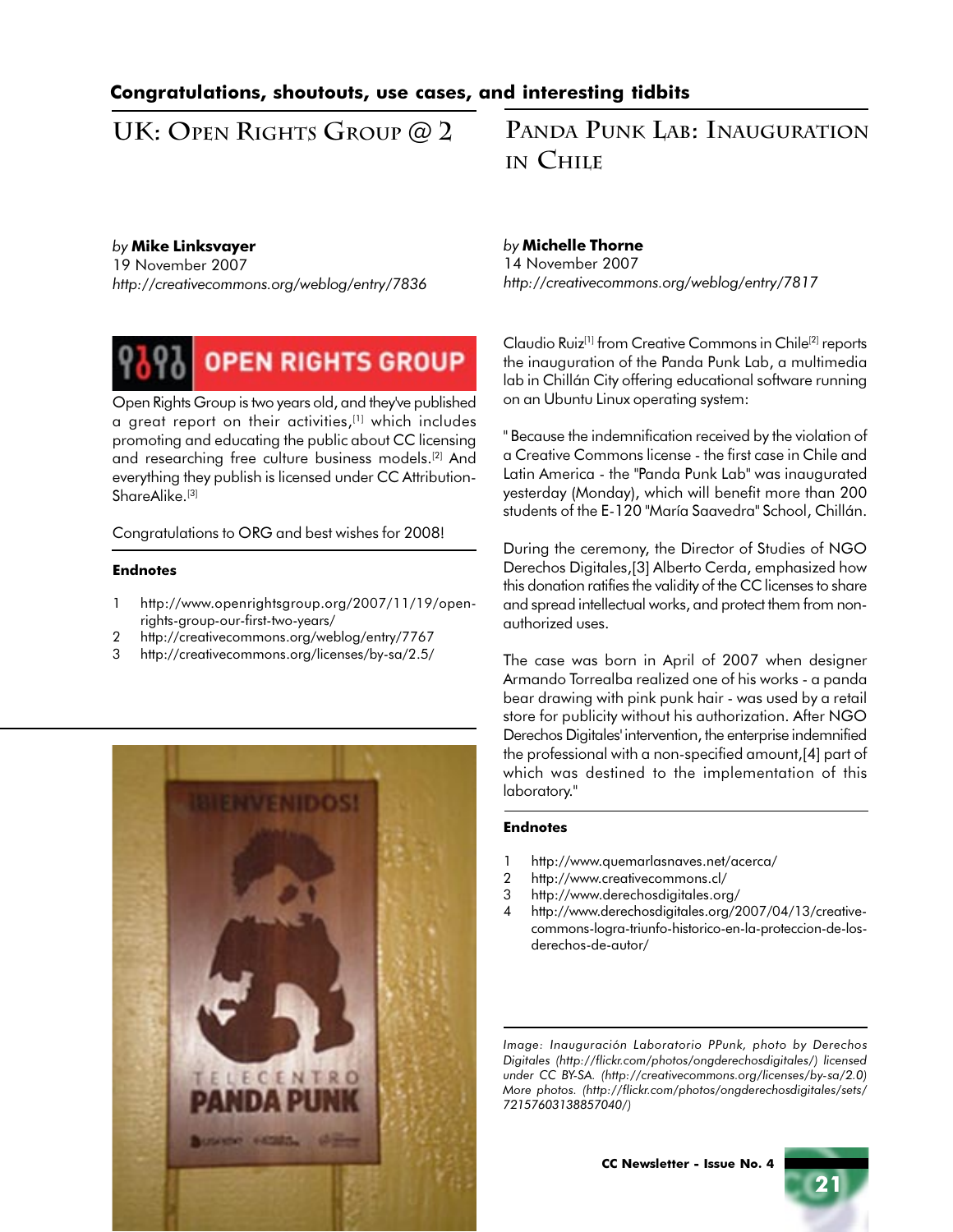

### Congratulations, shoutouts, use cases, and interesting tidbits

# CC CHINA PHOTO CONTEST

#### by Joi Ito 4 November 2007 http://creativecommons.org/weblog/entry/7786

Yesterday, I attended the Creative Commons China<sup>[1]</sup> Photo Content ceremony at the National Library in Beijing. There were 10,000 submissions of professional and amateur works licensed under various CC licenses. There were three categories: Society, Nature and Portraits. Winners were chosen by a panel of judges including famous photographers, professors and other notable people. The photographs were amazing. There is a web page of the winning photographs.[2] Don't forget to click the link underneath the winning photos for the second place winner gallery.

While we have silly people in the West saying that for every free photo on Flickr a professional photographer loses their job, we have professional photographers in China licensing their best works under CC licenses. As far as I could tell, the amateur and professional photographers seemed integrated and supportive of each other.

After the awards ceremony, we have a workshop with presentations from an illustrious and interesting group of speakers. Overall a groundbreaking and well executed event. Congratulations Chunyan and the CC China team!

I'm uploading photos from my trip in a Flickr set.<sup>[3]</sup> I found out yesterday that there is a Firefox Plugin to bypass the Chinese block on Flickr.[4]

Cross-posted<sup>[5]</sup> from my blog.

#### **Endnotes**

- 1 http://cn.creativecommons.org/en/
- 2 http://cc.nphoto.net/contest2007/winners.html
- 3 http://www.flickr.com/photos/joi/sets/ 72157602918061297/
- 4 https://addons.mozilla.org/en-US/firefox/addon/4286
- 5 http://joi.ito.com/archives/2007/11/04/ a day in my life in beijing.html

## PETER GABRIEL, WITNESS, AND THE HUB

### by Cameron Parkins

13 November 2007 http://creativecommons.org/weblog/entry/7815

WITNESS,<sup>[1]</sup> an international human rights organization founded by pop musician Peter Gabriel, announced yesterday<sup>[2]</sup> the launch of The Hub (Beta),<sup>[3]</sup> a place for users to view and contribute human rights-related media - a potential "YouTube for Human Rights".

Of note to the CC-community is that The Hub's users are "advised to publish contents under a Creative Commons license", which would allow others to freely redistribute Hub videos without fear of legal ramification. Using a flexible license that allows for the free flow and sharing of information enables The Hub users to publicize human rights atrocities as far and wide as possible, increasing awareness to the issues without any legal hurdles.

#### **Endnotes**

- 1 http://www.witness.org/index.php
- 2 http://www.heise.de/english/newsticker/news/98846
- 3 http://hub.witness.org/

JUMP系列 Photographer:老0 CC BY-ND 2.5 (http:// creativecommons.org/licenses/by-nd/2.5/cn/)

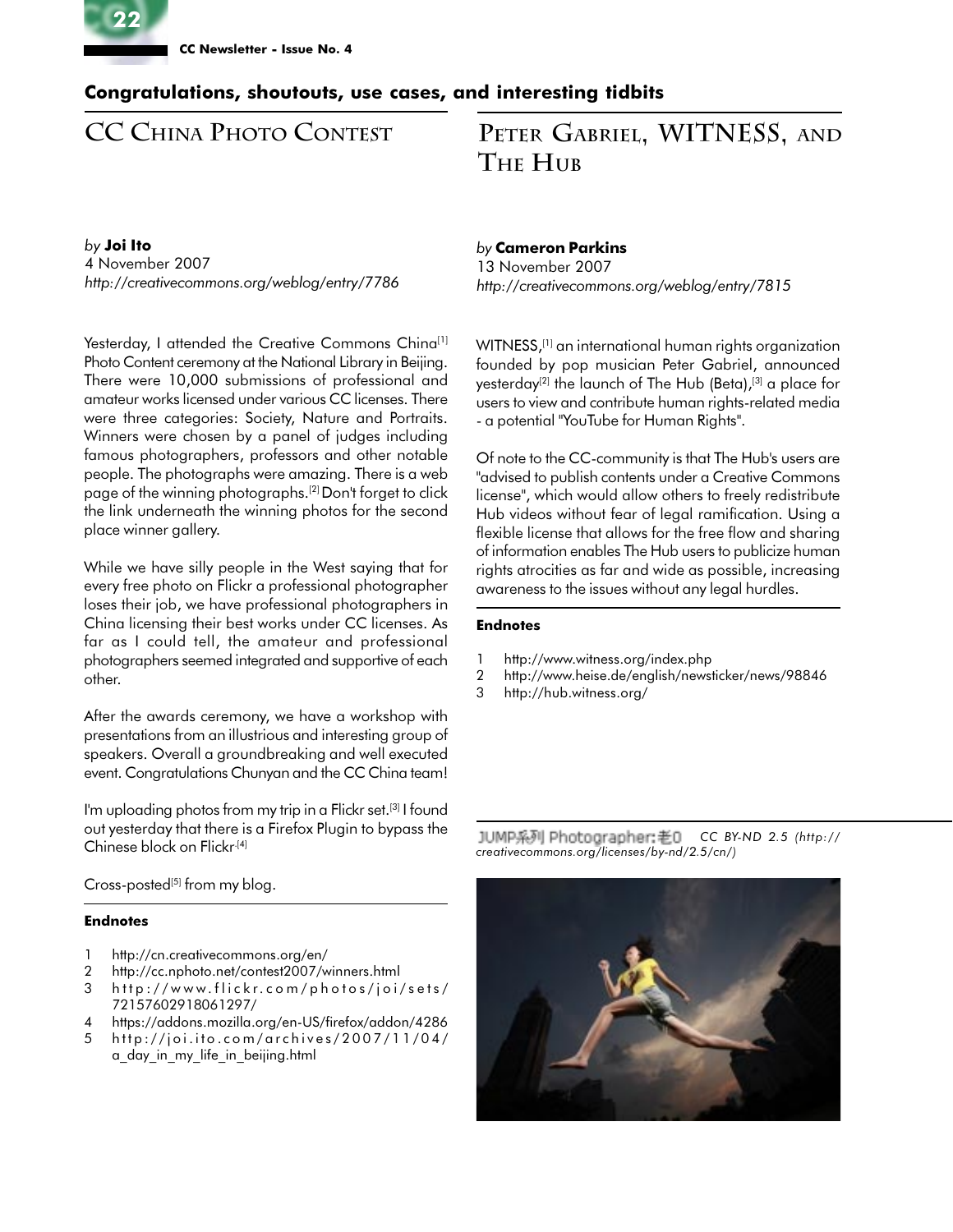LIBRIVOX RELEASES 1,000TH PUBLIC DOMAIN AUDIO BOOK

#### by Timothy Vollmer

3 November 2007 http://creativecommons.org/weblog/entry/7784

Congratulations to LibriVox,[1] who've just released their 1,000th public domain audio book! Previously featured<sup>[2]</sup> on this site, LibriVox has been a consistent supporter of access to open content by building a digital library of free public domain audio books.

From their release:

LibriVox, the free audio book project has just cataloged its 1,000th book: Murders in the Rue Morgue,[3] by Edgar Allan Poe (read by Reynard T. Fox).

LibriVox.org started in August 2005 with a simple objective: "to make all public domain books available as free audio books." Thirteen people collaborated to make the first recording, Joseph Conrad's Secret Agent.[4]

Two years later, LibriVox has become the most prolific audiobook publisher in the world - we are now putting out 60-70 books a month, we have a catalog of 1,000 works, which represents a little over 6 months of \*continuous\* audio; we have some 1,500 volunteers who have contributed audio to the project; and a catalog that includes Jane Austen's Pride and Prejudice, Moby Dick, Darwin's Origin of the Species, Alice's Adventures in Wonderland, Einstein's Relativity: The Special and General Theory, Kant's Critique of Pure Reason, and other less well-known gems such as Romance of Rubber edited by John Martin. We have recordings in 21 languages, and about half of our recordings are solo efforts by one reader, while the other half are collaborations among many readers.

Full announcement at http://librivox.org/2007/10/31/ librivox-reaches-1000/.

## HAPPY BIRTHDAY PUBLIC LIBRARY OF SCIENCE

#### by Mike Linksvayer

17 October 2007 http://creativecommons.org/weblog/entry/7747

October 13 was the 4th anniversary<sup>[1]</sup> of the first issue of PLoS Biology, the first journal from the groudbreaking Public Library of Science.<sup>[2]</sup>

We're incredibly honored that PLoS was a very early adopter of Creative Commons -- we'll only turn five<sup>[3]</sup> in two months. See then CC Executive Director Glenn Otis Brown's editorial in PLoS Biology's first issue: Out of the Way: How the next copyright revolution can launch the next scientific revolution.[4]

PLoS (and CC) have made good of these promising beginnings, but expect much greater things in the next half decade. This movement, or rather these intertwined movements, are just getting rolling.

On this note, pay close attention to Science Commons<sup>[5]</sup> and PLoS ONE.<sup>[6]</sup> The latter recently published its 1000th research article. I'm particularly fond of #994, Ant Species Differences Determined by Epistasis between Brood and Worker Genomes<sup>[7]</sup> (disclaimer: the author is my brother).

- 1 http://www.plos.org/cms/node/274<br>2 http://plos.org/
- http://plos.org/
- 3 http://creativecommons.org/weblog/entry/7693
- 4 http://biology.plosjournals.org/perlserv/?request=getdocument&doi=10.1371%2Fjournal.pbio.0000009
- 5 http://sciencecommons.org/
- 6 http://www.plosone.org/
- 7 http://www.plosone.org/article/ info%3Adoi%2F10.1371%2Fjournal.pone.0000994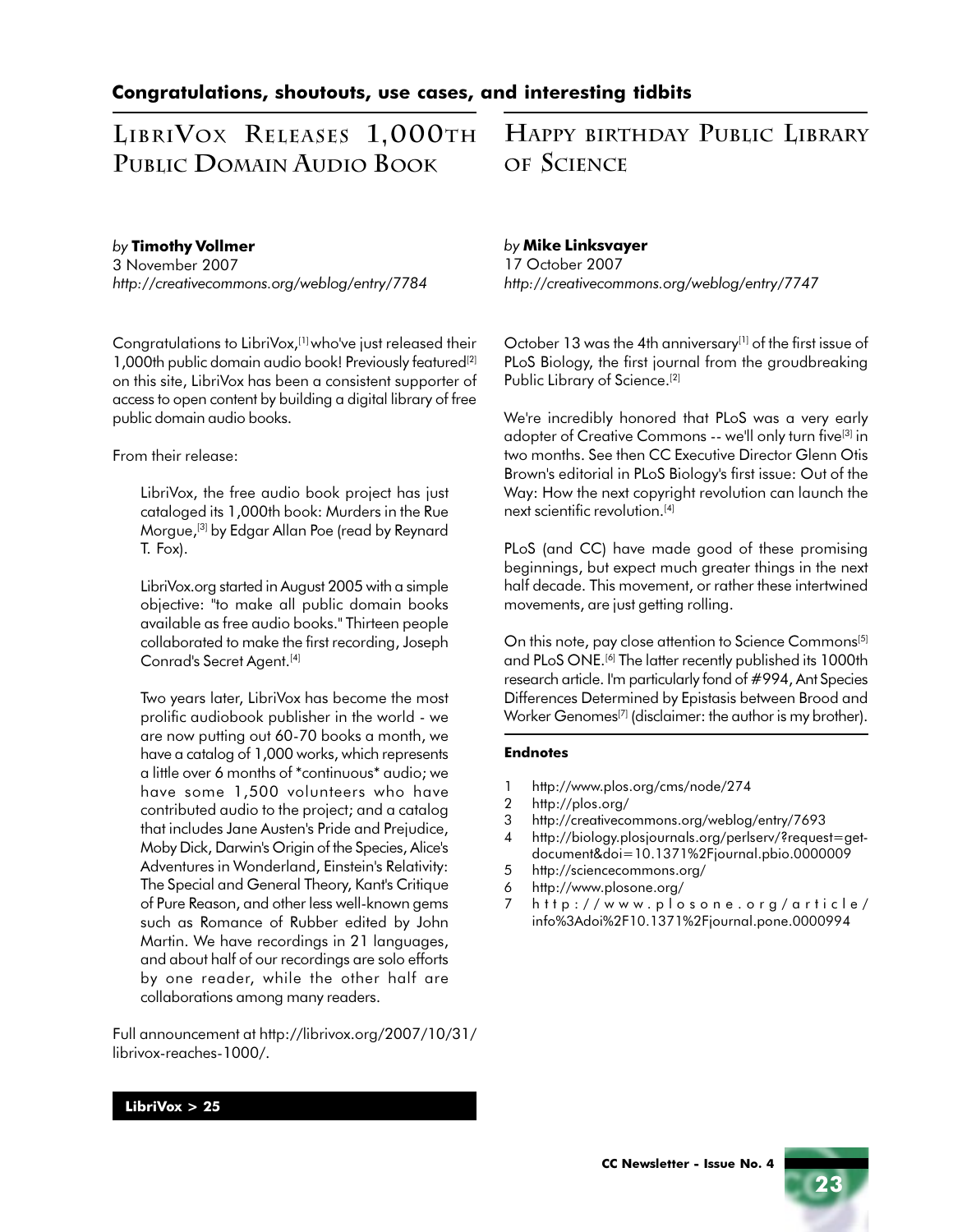

### Congratulations, shoutouts, use cases, and interesting tidbits

## THANKS AND CONGRATULATIONS TO WIKIMEDIA COMMONS

## TEMPOSTAND: CC MUSIC **PLATFORM**

by Mike Linksvayer 15 October 2007 http://creativecommons.org/weblog/entry/7744

Last week Wikimedia Commons reached two million media files[1] (images, audio, video), many of which are available under liberal CC licenses.

Wikimedia Commons is "a central repository for freely licensed<sup>[2]</sup> photographs, diagrams, animations, music, spoken text, video clips, and media of all sorts that are useful<sup>[3]</sup> for any Wikimedia project."

While Wikimedia Commons is surely one of the premier repositories of free cultural works on the web, it does live in the shadow of Wikipedia, which it (mainly) serves. In the words of Commons editor Brianna Laugher:[4]

We live with being identified via Wikipedia, it's like being Albert Einstein's sister.

We slightly furthered this over-identification in the recent announcement of public discussion of version 3.01 of CC licenses<sup>[5]</sup> in which we thanked the Wikipedia community for raising concerns about version 3.0's treatment of moral rights. The concern was actually raised on Wikimedia Commons.[6] Our characterization was not inaccurate, but lacked precision necessary to give full credit where deserved.

So thanks (and congratulations) to Wikimedia Commons!<sup>[7]</sup>

#### **Endnotes**

- 1 http://commons.wikimedia.org/wiki/ Commons:Press\_releases/2M
- 2 http://commons.wikimedia.org/wiki/ Commons:Licensing
- 3 http://commons.wikimedia.org/wiki/ Commons:Project\_scope
- 4 http://lists.wikimedia.org/pipermail/commons-l/2007- October/002909.html
- 5 http://creativecommons.org/weblog/entry/7718
- 6 http://commons.wikimedia.org/wiki/ Commons\_talk:Licensing/Creative\_Commons\_3.0
- 7 http://commons.wikimedia.org/

by Cameron Parkins 8 October 2007 http://creativecommons.org/weblog/entry/7715

TempoStand[1] is an online musical portal that promotes independent bands, artists, and musicians in India by using CC-licenses. TempoStand records tracks for groups and then releases these recordings under a CC-India BY-SA License,[2] allowing people to remix and redistribute the tracks as they see fit. From TempoStand:[3]

TempoStand is a platform to promote independent musicians in India. It is starting its journey from Ahmedabad from 15th April, 2007. Every musician, every singer, every rocker, every tabla wadak is invited. We record your music for free (no hidden costs) and use a creative commons license for your music. TempoStand's objective is to promote you and take your music across the world.

As more and more musicians<sup>[4]</sup> and record labels<sup>[5]</sup> begin to use CC-licences to openly promote their content, we will likely see an influx of material that would otherwise not be nearly as visible. TempoStand has already amassed an incredible amount of quality recordings, and as they continue to add more content, the long-tail of digital music becomes more and more a reality.

- 1 http://www.tempostand.com/
- 2 http://creativecommons.org/licenses/by-sa/2.5/in/
- 3 http://www.tempostand.com/about
- 4 http://creativecommons.org/weblog/entry/7671
- 5 http://creativecommons.org/weblog/entry/7654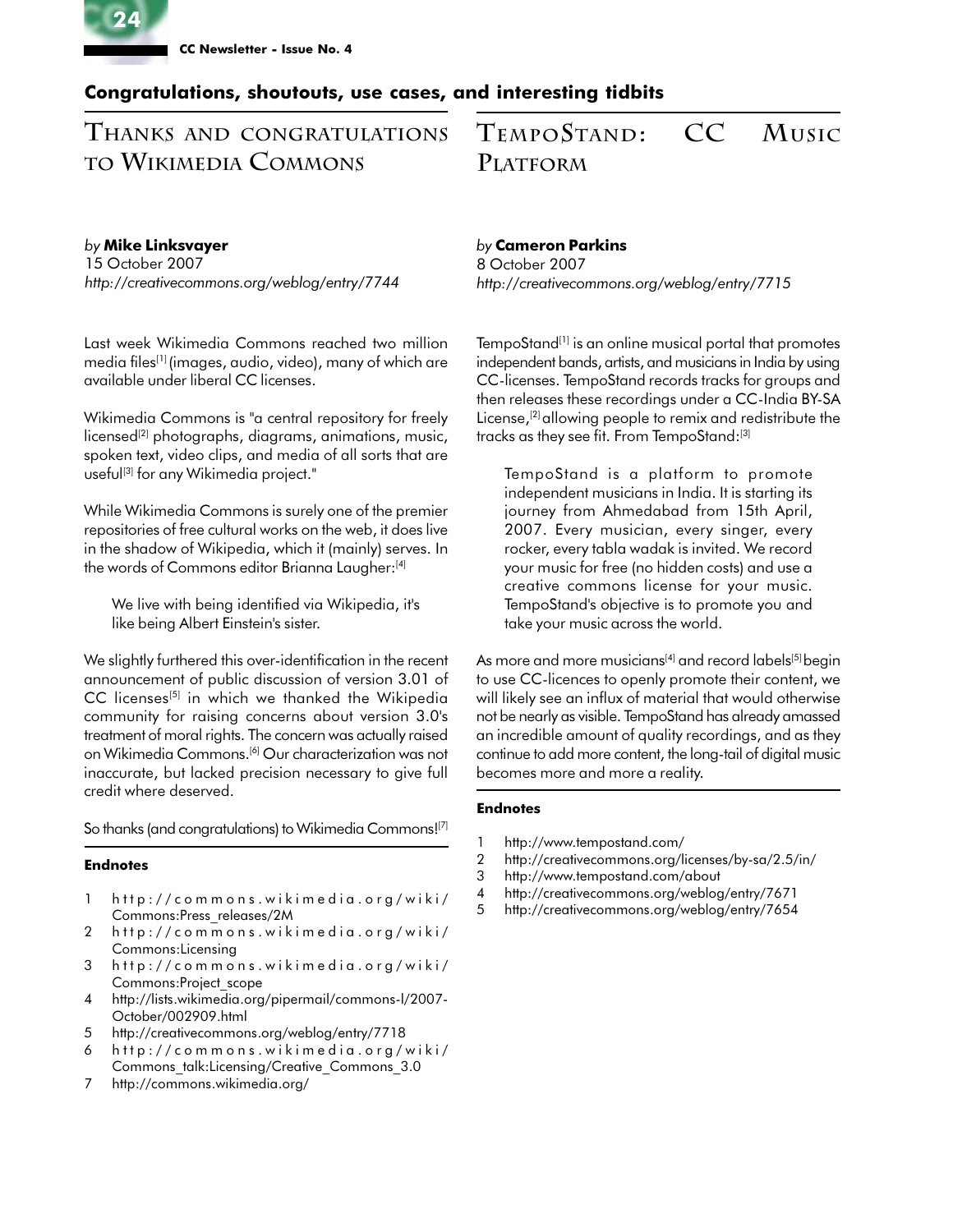#### 5 < Wikipedia and Creative Commons

related discussion will and should continue on Wikimedia and other lists.

Thanks again to the WMF and FSF, and thanks in advance to you, the community, for the work that is ongoing and about to begin!

#### **Endnotes**

- 1 http://creativecommons.org/weblog/entry/7876
- 2 http://lists.wikimedia.org/pipermail/foundation-l/2007- December/035554.html
- 3 http://creativecommons.org/weblog/entry/7718
- 4 http://lists.wikimedia.org/pipermail/foundation-l/2007- December/035677.html
- 5 http://lists.ibiblio.org/pipermail/cc-licenses/2007- February/thread.html#5142
- 6 http://wiki.creativecommons.org/Version\_3
- 7 http://wiki.creativecommons.org/Version\_301
- 8 http://lists.ibiblio.org/mailman/listinfo/cc-licenses

#### 23 < LibriVox

#### **Endnotes**

- 1 http://www.librivox.org/
- 2 http://creativecommons.org/text/librivox
- 3 http://librivox.org/the-murders-in-the-rue-morgue-byedgar-allen-poe/
- 4 http://librivox.org/the-secret-agent-by-joseph-conrad/

#### 19 < 5 Ways

#### 5. Sustain CC

By giving<sup>[9]</sup> 50% more than your previous gift to this campaign, you will help us sustain CC's core functioning for the next year.

#### **Endnotes**

- 1 http://blog.sarahdavies.cc/?p=7
- 2 http://support.creativecommons.org/
- 3 http://www.flickr.com/photos/elemente/1464223240/
- 4 http://search.creativecommons.org/
- 5 http://creativecommons.org/license/
- 6 http://creativecommons.org/weblog/entry/7710
- 7 http://creativecommons.org/contact
- 8 http://one.revver.com/watch/89072
- 9 http://support.creativecommons.org/donate

#### 12 < Nguyen

- 3 http://mitpressjournals.org/doi/pdf/10.1162/ itgg.2007.2.3.137
- 4 http://www.mitpressjournals.org/toc/itgg/2/3
- 5 http://www.mitpressjournals.org/loi/itgg
- 6 http://sciencecommons.org/about/whoweare/nguyen/
- 7 http://mitpressjournals.org/doi/pdf/10.1162/ itgg.2007.2.3.137
- 8 http://mitpressjournals.org/doi/pdf/10.1162/ itgg.2007.2.3.137

#### 12 < Neurocommons

Such a standard will most likely emerge as inhouse projects "boil over" and merge. 'There are enough databases and enough smart people involved,' he says. 'You can really see the momentum now.'

The article can be read in its entirety at http://pubs.acs.org/ cen/coverstory/85/8540cover1box.html.

#### **Endnotes**

- 1 http://sciencecommons.org/weblog/archives/2007/10/ 01/neurocommons-in-the-news/
- 2 http://pubs.acs.org/cen/index.html
- 3 http://pubs.acs.org/cen/coverstory/85/ 8540cover1box.html
- 4 http://sciencecommons.org/projects/data/
- 5 http://pubs.acs.org/cen/coverstory/85/ 8540cover1box.html

#### 5 < "Creative Commons" Percentages

- 1 http://creativecommons.org/weblog/entry/7721
- 2 http://www.spinellis.gr/blog/20071011/index.html
- 3 http://www.isc.org/
- 4 http://www.isc.org/index.pl?/ops/ds/
- 5 http://www .google.com/ search?q=site%3A.edu&btnG=Search
- 6 http://www.spinellis.gr/blog/20071011/index.html
- 7 http://creativecommons.org/international/rs/
- 8 http://creativecommons.org/weblog/entry/7721
- 9 http://creativecommons.org/weblog/entry/7737
- 10 http://creativecommons.org/international/
- 11 http://creativecommons.org/weblog/entry/7701